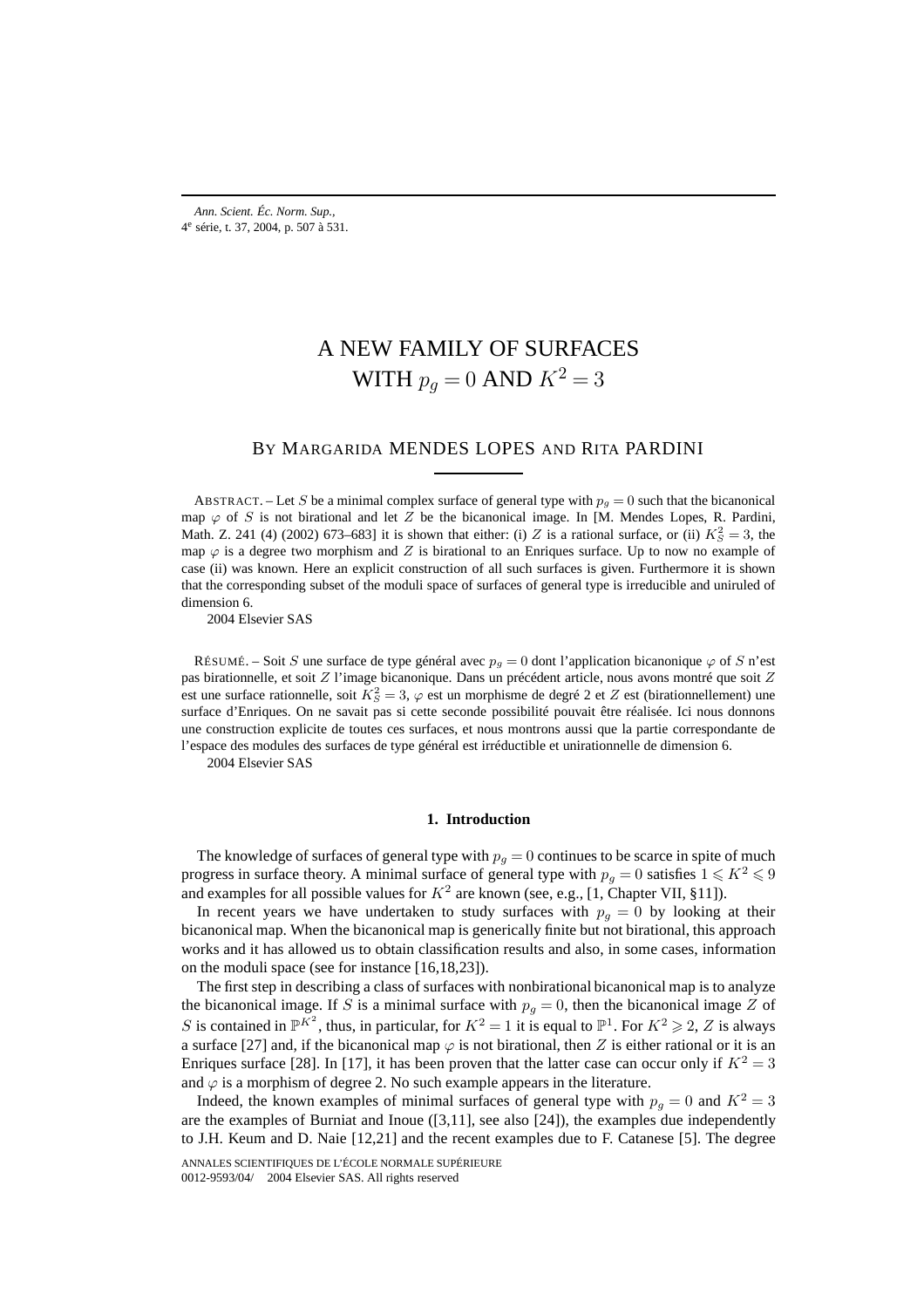of the bicanonical map of all these surfaces is equal to 4 (cf.  $[17,16]$ ), although the Keum– Naie examples are in fact double covers of nodal Enriques surfaces and their bicanonical map factorizes through the covering map.

In this paper we prove that surfaces with  $p<sub>q</sub> = 0$  whose bicanonical image is an Enriques surface do exist. More precisely, we give an explicit construction of all such surfaces and we prove that the corresponding subset  $\mathcal E$  of the moduli space of surfaces of general type is irreducible and uniruled of dimension 6. Since the closure of  $\mathcal E$  contains the Keum–Naie surfaces (see Proposition 7.3), it follows that the fundamental group of our surfaces is isomorphic to  $\mathbb{Z}_2^2 \times \mathbb{Z}_4$  (see Corollary 7.2).

There is an analogy between the surfaces we study here and the so-called Todorov surfaces. These are surfaces of general type with  $p<sub>q</sub> = 1$  and  $q = 0$  that are mapped 2−to−1 onto a K3 surface by the bicanonical map [26,19], and they are the only surfaces whose bicanonical image is a K3 surface.

This analogy is accounted for by the fact that the surfaces that we construct can also be obtained as free  $\mathbb{Z}_2$ -quotients of some Todorov surfaces with  $K^2 = 6$ . We remark that it is known that, for fixed  $K^2$ , the Todorov surfaces form an irreducible subset of the moduli space [19]. For  $K^2 = 2$ , in [6] the authors have described very precisely the irreducible component X of the moduli space containing the Todorov surfaces, showing in particular that the bicanonical map is birational for a general surface of X.

A natural question, that at the moment we are not able to answer (see Remark 7.4), is whether the closure  $\bar{\mathcal{E}}$  of the subset of the moduli space consisting of the surfaces studied here is an irreducible component. If the answer were affirmative, then one would have a similar phenomenon to the case of surfaces with  $p_q = 0$ ,  $K^2 = 6$  and bicanonical map of degree 4, which form a component of the moduli space [16]. On the other hand, if the answer were negative, then it would follow that Todorov surfaces with  $K^2 = 6$  behave similarly to those with  $K^2 = 2$ .

Our description of surfaces whose bicanonical image  $Z$  is an Enriques surface is based on a very detailed study of the normalization of  $Z$ . This is a polarized Enriques surface of degree 6 with 7 nodes, satisfying some additional conditions (see Proposition 2.1 and the setting of §3). The analysis and construction of these Enriques surfaces form the bulk of this paper. The main tools we use are the classification of linear systems on an Enriques surface, the analysis of the configuration of singular fibres of certain elliptic pencils, the code associated to the nodes of the surface and the corresponding Galois cover (cf. [9]).

The plan of the paper is as follows: Section 2 explains the relation between the surfaces we are studying and a certain class of polarized Enriques surfaces  $(\Sigma, B)$  with 7 nodes; in Section 3 some properties of these Enriques surfaces are established and some examples are described; in Section 4 we make a very detailed study of the singular fibres of the elliptic pencils of  $\Sigma$  and we determine the code associated to the nodes of  $\Sigma$ ; in Section 5 we describe a construction yielding pairs ( $\Sigma$ , B) and prove that all such pairs are obtained in that way; in Section 6 we introduce and study a quasi-projective variety parametrizing the isomorphism classes of pairs  $(\Sigma, B)$  and finally in Section 7 we apply the previous results to describe the family of surfaces whose bicanonical image is an Enriques surface.

**Notation and conventions:** We work over the complex numbers. A node of a surface is an ordinary double point, namely a singularity analytically isomorphic to  $x^2 + y^2 + z^2 = 0$ . The exceptional divisor of the minimal resolution of a node is a curve  $C \simeq \mathbb{P}^1$  such that  $C^2 = -2$ . A curve with these properties is called −2−curve, or nodal curve.

We say that a projective surface  $\Sigma$  with canonical singularities is minimal, of general type, Enriques ... if the minimal resolution of  $\Sigma$  is minimal, of general type, Enriques ... Our standard reference for Enriques surfaces is [8], and we use freely its terminology.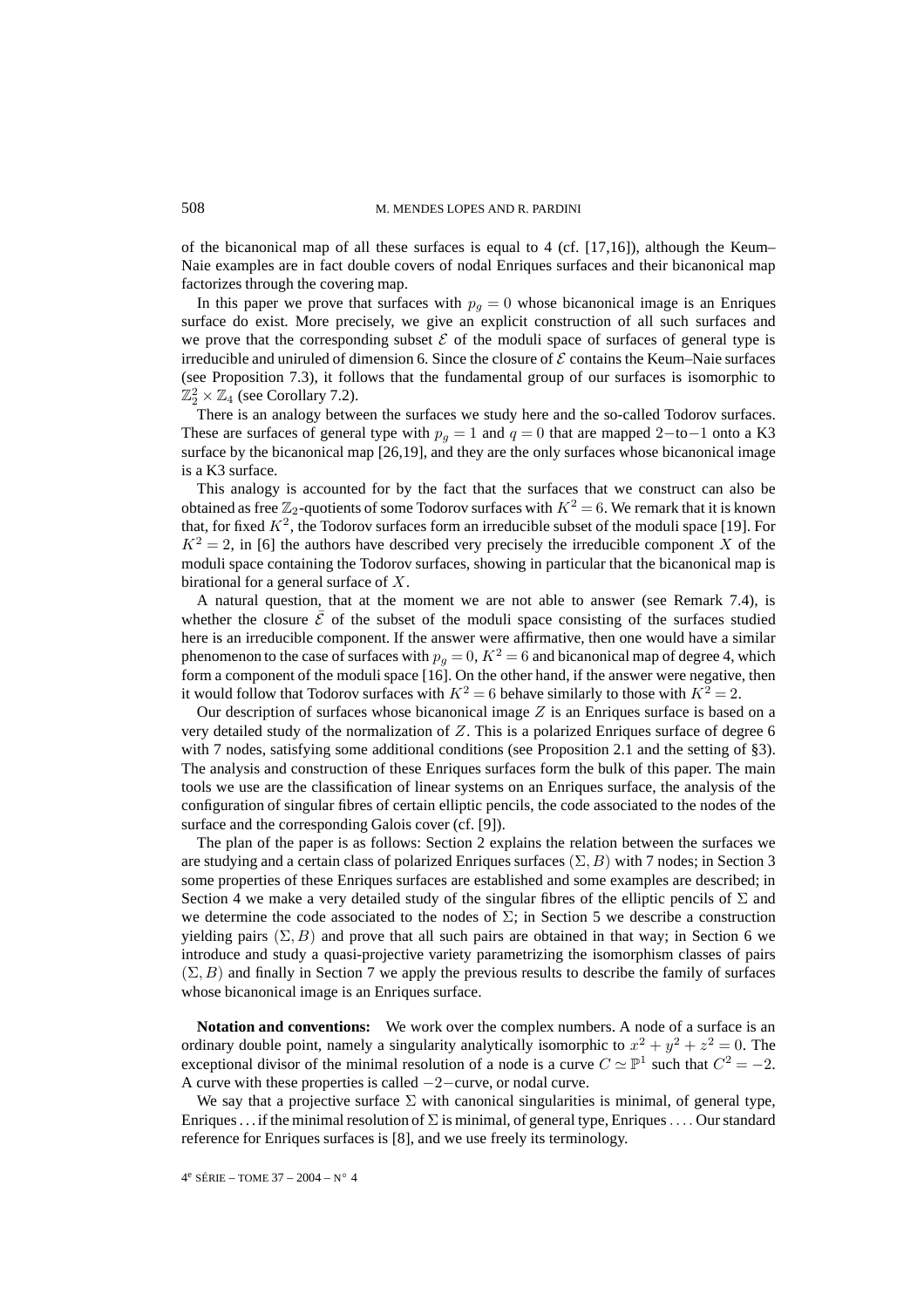Given an automorphism  $\sigma$  of a variety X, we say that a map  $f: X \to Y$  is composed with  $\sigma$  if  $f \circ \sigma = f$ . If G is a finite group, a G-cover is a finite map  $f : X \to Y$  of normal varieties together with a faithful G-action on X such that f is isomorphic to the quotient map  $X \to X/G$ . If  $G = \mathbb{Z}_2$ , then we say that f is a double cover. Contrary to what is often done (cf. for instance [22]), we do not require that  $f$  be flat.

We denote linear equivalence by  $\equiv$  and numerical equivalence by  $\sim$ <sub>num</sub>. The group of line bundles modulo numerical equivalence on a variety Y is denoted by  $Num(Y)$ .

# **2. Surfaces with**  $p_q = 0$  **and**  $K^2 = 3$  **and Enriques surfaces**

As explained in the introduction, the bulk of this paper is a very detailed study of a class of polarized Enriques surfaces with 7 nodes. In this section we explain the relation between such Enriques surfaces and a class of minimal surfaces of general type with nonbirational bicanonical map. Let S be a minimal surface of general type with  $p_g(S) = 0$  and  $K_S^2 = 3$ . We denote by  $\varphi: S \to \mathbb{P}^3$  the bicanonical map of S and we assume that S has an involution  $\sigma$  such that:

(a)  $\varphi$  is composed with  $\sigma$ ;

(b) the quotient surface  $T := S/\sigma$  is birational to an Enriques surface.

We denote by  $X$  the canonical model of  $S$ . Abusing notation, we denote by the same letter the involution induced by  $\sigma$  on X.

PROPOSITION 2.1. – *In the above setting*:

- (i) *the quotient surface*  $\Sigma := X/\sigma$  *is an Enriques surface with* 7 *nodes*;
- (ii) *the quotient map*  $\pi: X \to \Sigma$  *is branched on the nodes of*  $\Sigma$  *and on a divisor B with negligible singularities, contained in the smooth part of* Σ;
- (iii) *B* is ample and  $B^2 = 6$ ;
- (iv) *the bicanonical system*  $|2K_X| = \pi^*|B|$  *is base point free*;
- (v) *the degree of the bicanonical map of* S (*and* X) *is either* 2 *or* 4*.*

*Proof.* – Since the bicanonical map  $\varphi$  of S factorizes through  $\sigma$ , by [18, Proposition 2.1] the isolated fixed points of  $\sigma$  are 7. The quotient surface  $T := S/\sigma$  has 7 nodes, which are the images of the isolated fixed points of  $\sigma$ . The quotient map  $S \to T$  is branched on the nodes and on a smooth divisor  $B_0$  contained in the smooth part of T. By Lemma 7 of [28] and the remark following it, there exists a birational morphism  $r: T \to \Sigma'$ , where  $\Sigma'$  is an Enriques surface with 7 nodes, such that the exceptional curves of  $r$  are contained in the smooth part of  $T$  and the divisor  $B := r(B_0)$  has negligible singularities. Let  $S \to X' \to \Sigma'$  be the Stein factorization of the induced map  $S \to \Sigma'$ . The map  $\pi' : X' \to \Sigma'$  is a double cover branched on the nodes of  $\Sigma'$  and on the divisor B. The singularities of X' occur above the singularities of B, hence they are canonical and there is a birational morphism from  $X'$  to the canonical model X of S. More precisely, there is a commutative diagram:



where the horizontal arrows represent birational morphisms and  $\pi$ ,  $\pi'$  are the quotient maps for the involutions induced by  $\sigma$  on X and X'.

By adjunction we have  $2K_{X'} = \pi'^*(2K_{\Sigma'} + B) = \pi'^*B$ , hence B is nef and  $B^2 = 6$ . Since the bicanonical map of X' factorizes through  $\pi'$ , we actually have  $|2K_{X'}| = \pi'^{*}|B|$ . The same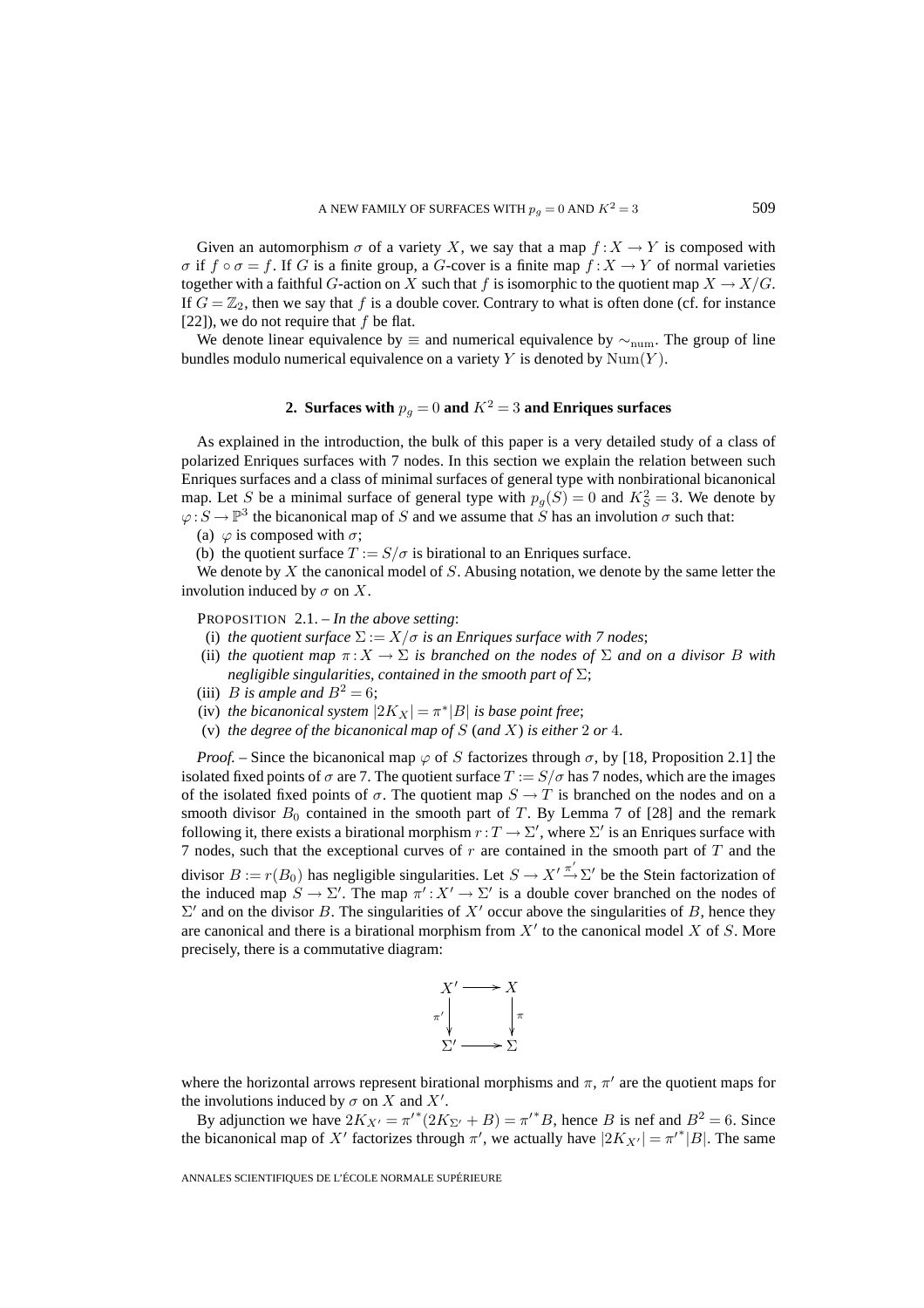argument as in the proof of [17, Theorem 5.1] shows that the system |B| is free. Thus  $(\Sigma', B)$  is a pair as in the setting of §3 and we can apply Corollary 3.3, which is proven in §3, showing that B is ample. It follows that the horizontal maps in the above diagram are isomorphisms and we can identify X with X' and  $\Sigma$  with  $\Sigma'$ . The system |B|, being free, is not hyperelliptic, therefore by [7, Proposition 5.2.1] either it is birational or it has degree 2. Hence the degree of the bicanonical map of X and S has degree either 2 or 4. This completes the proof.  $\Box$ 

The previous proposition has a converse:

PROPOSITION 2.2. – Let  $\Sigma$  be an Enriques surface with 7 nodes and let  $\pi: X \to \Sigma$  be a *double cover branched on the nodes of* Σ *and on a divisor* B *such that*:

(a) *B* is ample and  $B^2 = 6$ ;

(b) B *is contained in the smooth part of* Σ *and it has negligible singularities.*

*Then* X is the canonical model of a minimal surface S of general type with  $p_q(S) = 0$  and  $K_S^2 = 3$  and the bicanonical map of S factorizes through the map  $S \to \Sigma$ .

*Condition (a) can be replaced by*:

(a') |B| *is free and*  $B^2 = 6$ *.* 

*Proof.* – Assume that conditions (a) and (b) are satisfied.

The singular points of  $X$  lie above the singularities of  $B$ . Since  $B$  has negligible singularities, the singularities of X are canonical and one has  $2K_X = \pi^*B$ . Since B is ample,  $K_X$  is also ample and  $X$  is the canonical model of a surface  $S$  of general type. One has

$$
K_S^2 = K_X^2 = \frac{1}{2}B^2 = 3.
$$

To compute the birational invariants  $\chi(S)$  and  $p_g(S)$ , we consider the minimal resolution of singularities  $\eta: Y \to \Sigma$  and the flat double cover  $\tilde{\pi}: X \to Y$  obtained from  $\pi$  by taking base change with  $\eta$ . The surface X has canonical singularities and it is birational to X and S. The branch locus of  $\tilde{\pi}$  consists of the inverse image B of B and of the −2-curves  $N_1, \ldots, N_7$  that are exceptional for  $\eta$ . So  $\tilde{\pi}$  is given by a relation  $2L \equiv B + N_1 + \cdots + N_7$ , where L is a line bundle on Y. A standard computation gives  $\chi(S) = \chi(\tilde{X}) = \chi(Y) + \chi(L^{-1}) = 1$ . By Kawamata–Viehweg vanishing one has  $h^{i}(K_Y + L) = 0$  for  $i > 0$ , hence

$$
p_g(S) = p_g(\widetilde{X}) = h^0(K_Y + L) = \chi(K_Y + L) = 0.
$$

Since the singularities of the branch divisor B of  $\pi$  are negligible, it is well known that the smooth minimal model S of X can be obtained by repeatedly blowing up  $\Sigma$  at the singular points of B and taking base change and normalization. Hence the involution of S induced by  $\sigma$  has the same number of isolated base points as  $\sigma$ , that is 7, and the bicanonical map factorizes through it by [16, Proposition 2.1].

If (a') holds, then B is ample by Corollary 3.3, and so condition (a') implies condition (a).  $\Box$ 

#### **3. Enriques surfaces with 7 nodes: examples**

Recall that for Enriques surfaces we adopt the notation and the terminology of [8]. Our notation for the singular fibres of an elliptic pencil is the same as in [1], Chapter V, §7.

In this section we consider the following situation:

**Set-up:**  $\Sigma$  is a nodal Enriques surface with 7 nodes,  $|B|$  is a base point free linear system of  $\Sigma$ such that  $B^2 = 6$ . We denote by  $\eta: Y \to \Sigma$  the minimal desingularization and by  $N_1, \ldots, N_7$  the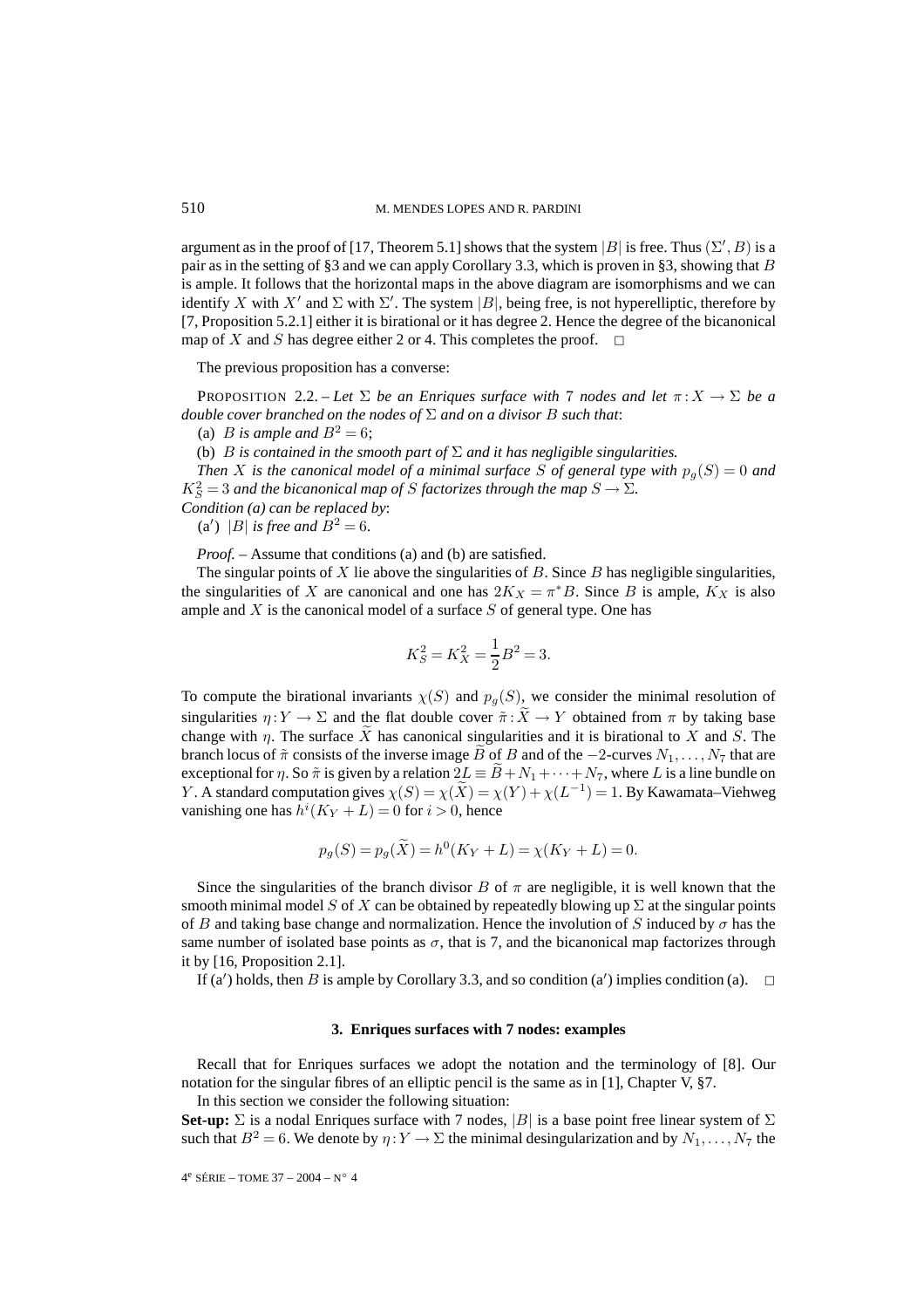disjoint nodal curves contracted by  $\eta$ , and we set  $\hat{B} := \eta^*B$ . Furthermore, we assume that there exists  $L \in Pic(Y)$  such that  $B + N_1 + \cdots + N_7 = 2L$ .

*Remark* 3.1. – The choice of this set-up is suggested by the results of the previous section. Indeed, the condition that the class  $B + N_1 + \cdots + N_7$  be divisible by 2 in Pic(Y) means that, given a curve  $\widetilde{B} \in |\widetilde{B}|$ , there exists a double cover  $\widetilde{\pi} : \widetilde{X} \to Y$  branched on the union of  $\widetilde{B}$  and  $N_1, \ldots, N_7$ . If  $\widetilde{B}$  is disjoint from  $N_1, \ldots, N_7$  (recall that  $\widetilde{B}N_i = 0$ ) and it has at most negligible singularities, then the surface  $X$  has canonical singularities, occurring above the singularities of B. For  $i = 1, \ldots, 7$ , one has  $\tilde{\pi}^* N_i = 2C_i$ , where  $C_i$  is a -1-curve contained in the smooth part of X. If we denote by X the surface obtained by contracting the  $C_i$ , then  $\tilde{\pi}$  induces a double cover  $\pi: X \to \Sigma$  branched over the image B of B and over the nodes of  $\Sigma$ . By Proposition 2.2, X is the canonical model of a minimal surface of general type with  $p_q = 0$  and  $K^2 = 3$  and the bicanonical map of X factorizes through  $\pi$ .

Notice that, since Y is an Enriques surface, the line bundle  $L + K_Y$  also satisfies the relation  $2(L + Ky) \equiv B + N_1 + \cdots + N_7$ , so that a pair  $(\Sigma, B)$  as in the set-up determines two nonisomorphic double covers of  $\Sigma$  with the same branch locus.

In order to describe some examples, we need to prove first some general facts.

PROPOSITION 3.2. – *There exist three elliptic half-pencils*  $\widetilde{E}_1, \widetilde{E}_2, \widetilde{E}_3$  *on* Y *such that*: (i)  $\widetilde{E}_i \widetilde{E}_j = 1$  *for*  $i \neq j$ ; (ii)  $|\widetilde{B}| = |\widetilde{E}_1 + \widetilde{E}_2 + \widetilde{E}_3|$ .

*Proof.* – Notice that the system  $|\widetilde{B}|$ , being base point free, is not hyperelliptic. Hence, if  $|\widetilde{B}|$ is not as stated, then by Proposition 5.2.1 and Theorem 5.3.6 of [7] there are the following possibilities:

(1)  $|\tilde{B}| = |2\tilde{E}_0 + \tilde{E}_1 + \theta_2|, \ \tilde{E}_0 \tilde{E}_1 = \tilde{E}_0 \theta_2 = 1, \ \tilde{E}_1 \theta_2 = 0;$ 

(2)  $|\widetilde{B}| = |3\widetilde{E}_0 + 2\theta_0 + \theta_1|, \widetilde{E}_0\theta_0 = \theta_0\theta_1 = 1, \widetilde{E}_0\theta_1 = 0,$ 

where  $E_m$  are elliptic half-pencils and  $\theta_m$  are nodal curves,  $m = 0, 1, 2$ . Consider the nodal curves  $N_1, \ldots, N_7$  and recall that  $B + N_1 + \cdots + N_7$  is divisible by 2 in Pic(Y).

In case (1), suppose first that  $\theta_2$  is not one of the curves  $N_i$ . Since  $N_iB = 0$ , necessarily the curves  $\theta_2, N_1, \ldots, N_7$  are disjoint and so by Lemma 4.2 of [17] the divisor  $\theta_2 + N_1 + \cdots + N_7$ is divisible by 2 in Pic(Y). Hence also  $E_1$  is divisible by 2 in Pic(Y), a contradiction. So  $\theta_2$  is one of the curves  $N_i$ , say  $\theta_2 = N_7$ . Then there exists  $L \in Pic(Y)$  such that  $D =$  $\widetilde{E}_1 + N_1 + \cdots + N_6 = 2L$  and we get  $D^2 = -12$  and  $L^2 = -3$ , contradicting the fact that the intersection form on an Enriques surface is even.

Consider now case (2). As in case (1), if neither of the curves  $\theta_0$ ,  $\theta_1$  is one of the nodal curves  $N_1,\ldots,N_7$ , we conclude that the half-pencil  $\widetilde{E}_0$  is divisible by 2 in Pic(Y), a contradiction. If  $\theta_1$ is one of the curves  $N_i$ , we also arrive at a contradiction as in case (1). Finally suppose that  $\theta_0$  is one of the curves  $N_i$ , say  $N_7$ . Then  $E_0(N_1 + \cdots + N_7) = 1$ . Since  $E_0B = 2$ ,  $B + N_1 + \cdots + N_7$ is not divisible by 2 in  $Pic(Y)$ , a contradiction.

So |B| is as stated.  $\square$ 

COROLLARY 3.3. – *The divisor B is ample on*  $\Sigma$ *.* 

*Proof.* – Denote by  $\mathcal{R}_{\widetilde{B}}$  the set of irreducible curves C of Y with  $\widetilde{B}C = 0$ . By [8, Corollary 4.1.1],  $\mathcal{R}_{\widetilde{B}}$  is a finite set and the corresponding classes are independent in Num(Y). By Proposition 3.2, we can write  $\tilde{B} = \tilde{E}_1 + \tilde{E}_2 + \tilde{E}_3$ , where the  $\tilde{E}_i$  are elliptic half-pencils. If we denote by V the subspace of Num(Y)  $\otimes \mathbb{Q}$  spanned by the classes of  $E_1, E_2, E_3$ , then the classes of the curves of  $\mathcal{R}_{\widetilde{B}}$  belong to  $V^{\perp}$ , which has dimension 7. So we have  $\mathcal{R}_{\widetilde{B}} = \{N_1,\ldots,N_7\}$  and  $B = \eta_* \overline{B}$  is ample on  $\Sigma$ .  $\square$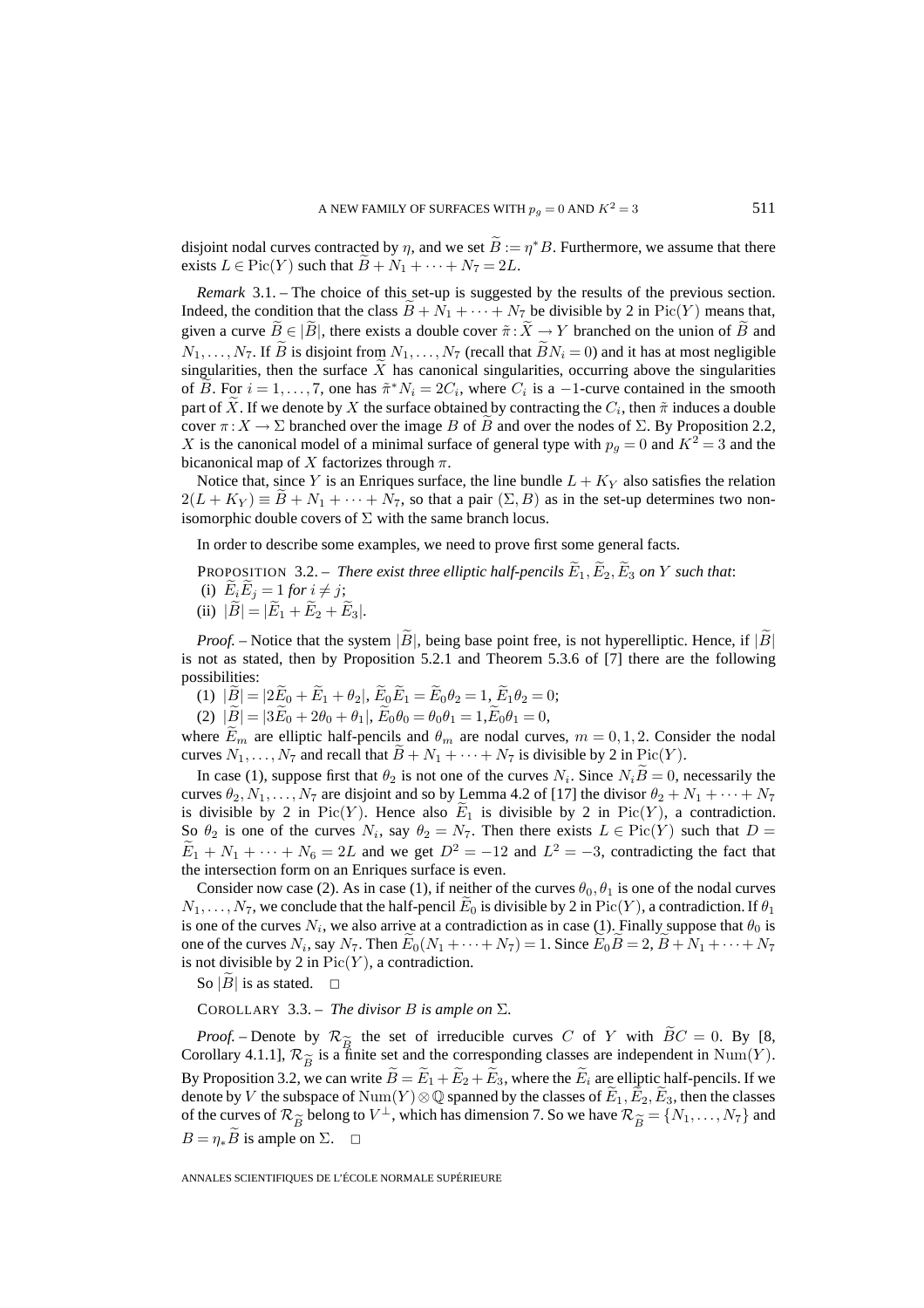The following is a partial converse to Proposition 3.2:

LEMMA 3.4. – *Let* Y *be a smooth Enriques surface containing* 7 *disjoint nodal curves*  $N_1,\ldots,N_7$ . Assume that  $\widetilde{E}_1,\widetilde{E}_2,\widetilde{E}_3$  are elliptic half pencils on Y such that  $\widetilde{E}_i\widetilde{E}_j=1$  if  $i\neq j$ *and*  $\widetilde{E}_i N_j = 0$  *for every i*, *j. If we set*  $\widetilde{B} := \widetilde{E}_1 + \widetilde{E}_2 + \widetilde{E}_3$ *, then*  $\widetilde{B} + N_1 + \cdots + N_7$  *is divisible*  $by$  2 *in* Num $(Y)$ *.* 

*Proof.* – Recall that  $Num(Y)$  is an even unimodular lattice of rank 10.

Let M be the sublattice of Num(Y) spanned by the classes of  $E_1 - E_2$  and  $E_1 - E_3$ . The discriminant of M is equal to 3, hence M is primitive. Let  $M'$  be the sublattice spanned by the classes of the  $N_i$  and by the class of B. The primitive closure of  $M'$  is  $M^{\perp}$  and the code W associated to the set of classes  $B, N_1, \ldots, N_7$  is naturally isomorphic to the quotient group  $M^{\perp}/M'$ . Computing discriminants one gets:

$$
2^{8} \cdot 3 = \text{disc}(M') = \text{disc}(M^{\perp})2^{2 \dim W} = \text{disc}(M) \cdot 2^{2 \dim W} = 3 \cdot 2^{2 \dim W},
$$

namely dim  $W = 4$ . Using the fact that the intersection form on Y is even, it is easy to check that the elements of W have weight divisible by 4. Since W has length 8, this implies that W is the extended Hamming code (see, e.g., [13]), and in particular it contains the vector of weight 8, i.e.,  $B + N_1 + \cdots + N_7$  is divisible by 2 in Num(Y).  $\Box$ 

For  $i = 1, 2, 3$ , we denote by  $E'_i$  the unique effective divisor in  $|E_i + K_Y|$  and we write  $|F_i| = |2E_i| = |2E'_i|$ . Thus  $|F_i|$  is an elliptic pencil with double fibres  $2E_i$  and  $2E'_i$ . The classes  $E_i$  are nef, hence  $\widetilde{B}N_j = 0$  implies  $\widetilde{E}_iN_j = 0$  for every  $i, j$  and therefore for  $i = 1, 2, 3$  $|F_i|$  induces an elliptic pencil  $|F_i| = |2E_i| = |2E'_i|$  on  $\Sigma$ , where  $E_i = \eta_* E_i$ ,  $E'_i = \eta_* E'_i$  and  $B = E_1 + E_2 + E_3.$ 

*Example* 3.5. – This example appears in [21] and in an unpublished paper by J. Keum [12]. One considers an Enriques surface  $\Sigma$  with 8 nodes as in Example 1 of [17]. The surface  $\Sigma$  has two isotrivial elliptic pencils  $|F_1|$  and  $|F_2|$  with  $F_1F_2 = 4$ . The system  $|F_1 + F_2|$  gives a degree 2 morphism onto a Del Pezzo quartic in  $\mathbb{P}^4$  such that the nodes of  $\overline{\Sigma}$  are mapped to smooth points (cf. [21, §2]). We take  $\Sigma$  to be the surface obtained by resolving one of the nodes of  $\Sigma$  and we denote by C the corresponding nodal curve. We denote by the same letter the pull-backs of  $|F_1|$ ,  $|F_2|$  on  $\Sigma$  and we set  $B := F_1 + F_2 - C$ . By the above discussion, the system  $|B|$  is free and it gives a degree 2 map onto a Del Pezzo cubic in  $\mathbb{P}^3$ . By [17, Lemma 4.2], the class of  $N_1 + \cdots +$  $N_7 + C$  is divisible by 2 in Pic(Y), hence the class of  $B + N_1 + \cdots + N_7$  is also divisible by 2.

Let  $2E_i$  be a double fibre of  $F_i$ ,  $i = 1, 2$ . By Riemann–Roch there exists an effective divisor  $E_3 \equiv E_1 + E_2 - C$ . We have  $E_3^2 = 0$  and  $E_1E_3 = E_2E_3 = 1$ . We claim that  $E_3$  is an elliptic half-pencil, so that  $B \equiv E_1 + E_2 + E_3$  as predicted by Proposition 3.2.

We now work on the nonsingular surface  $Y$  and, as usual, we denote by  $D$  the pull-back on  $Y$ of a divisor D of  $\Sigma$ . Let  $G_i \in |F_i|$ ,  $i = 1, 2$ , be the fibre containing C. By the description of  $\Sigma$ given in [17],  $G_1$  and  $G_2$  are fibres of type  $I_0^*$  and the divisor  $G_3 := G_1 + G_2 - 2C$  is an elliptic configuration of type  $I_2^*$ . It follows that  $|G_3|$  is an elliptic pencil and that  $2E_3$  is a double fibre of  $|G_3|$ .

*Example* 3.6. – Let  $C \subset \mathbb{P}^3$  be the Cayley cubic, defined by  $x_1x_2x_3 + x_0x_2x_3 + x_0x_1x_3 +$  $x_0x_1x_2 = 0$ . The singularities of C are 4 nodes, that occur at the coordinate points and form an even set. The 6 lines joining the nodes are of course contained in  $C$ . We label these lines by  $e_1, e'_1, e_2, e'_2, e_3, e'_3$  in such a way that, for  $i = 1, 2, 3, e_i, e'_i$  is a pair of skew lines and  $e_1, e_2, e'_3$  are coplanar. The surface C contains 3 more lines  $l_1, l_2, l_3$ , contained in the plane  $x_0 + x_1 + x_2 + x_3 = 0$ . An elementary geometric argument shows that, up to a permutation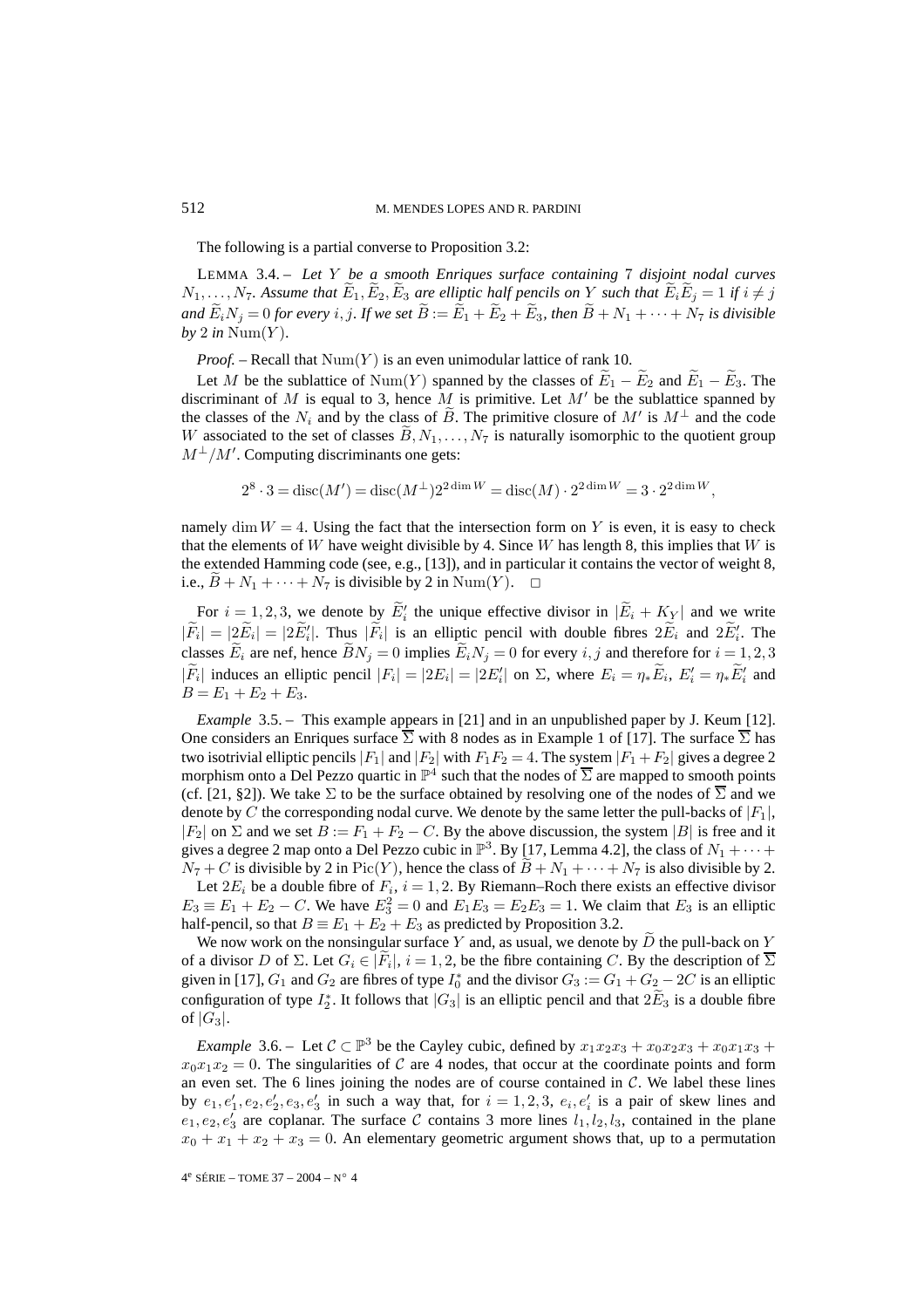

Fig. 1.

of the indices, we may assume that the line  $l_i$  meets  $e_i, e'_i$  and it does not meet  $e_j, e'_j$  for  $i \neq j$ . For  $i = 1, 2, 3$  we denote by  $|f_i|$  the moving part of the linear system cut out on C by the planes containing the line  $l_i$ . The general  $f_i$  is a smooth conic, hence one has  $K_c f_i = -2$ ,  $f_i^2 = 0$  and  $f_i f_j = 2$  for  $i \neq j$ . The singular fibres of  $|f_i|$  are  $2e_i$ ,  $2e'_i$  and  $l_j + l_k$ , where  $i, j, k$  is a permutation of 1, 2, 3.

Consider a curve  $D \in |\mathcal{O}_C(2)|$  such that D is contained in the smooth part of C and it has at most simple singularities. Let  $\Sigma$  be the double cover of C branched on D and on the four nodes of C. The surface  $\Sigma$  has canonical singularities, occurring over the singular points of D. Standard computations (cf. the proof of Proposition 2.2) show that  $\Sigma$  is an Enriques surface and that the pull-back of the system of hyperplanes of  $\mathbb{P}^3$  is a complete system  $|B'|$  on  $\Sigma$  with  $B'^2 = 6$ . For  $i = 1, 2, 3$ , we consider on  $\Sigma$  the system  $|F_i|$  obtained by pulling-back  $|f_i|$ . The system  $|F_i|$  is an elliptic pencil, with double fibres  $2E_i$  and  $2E'_i$ , where  $E_i$ ,  $E'_i$  are the pull-backs of  $e_i$ , and  $e'_i$ , respectively. For  $i \neq j$  one has  $E_i E_j = 1$ . Furthermore,  $B' \equiv E_1 + E_2 + E'_3$ .

We consider now a special case of the above construction: we take  $D$  to be the union of the section  $H_0$  of C with the plane  $x_0 + x_1 + x_2 + x_3 = 0$  and of the section H with a general hyperplane tangent to  $C$ . So  $H$  has an ordinary double point at the tangency point and is smooth elsewhere and H and  $H_0$  intersect transversely at 3 points. The surface  $\Sigma$  thus obtained has 7 nodes, occurring above the singularities of  $H_0 + H$ . As usual we denote by  $\eta: Y \to \Sigma$  the minimal resolution and by  $N_1, \ldots, N_7$  the exceptional curves of  $\eta$ . The strict transform on Y of the line  $l_i$  is a nodal curve  $A_i$ . It is not difficult to check that one can relabel the curves  $N_1,\ldots,N_7$  in such a way that  $N_7$  corresponds to the singularity of  $\Sigma$  above the double point of H and the incidence relations of the set of curves  $A_1, A_2, A_3, N_1, \ldots, N_6$  are as shown in the dual graph in Fig. 1.

As usual we denote by  $E_i$ ,  $E'_i$ ,  $F_i$ ,  $B'$  the pull-backs on Y of  $E_i$ ,  $E'_i$ ,  $F_i$ ,  $B'$ . The singular fibre  $G_i$  of  $|F_i|$  corresponding to the fibre  $l_j + l_k$  of  $|f_i|$  is of type  $I_2^*$ . More precisely, we have

$$
G_1 = N_2 + N_3 + N_5 + N_6 + 2(A_3 + A_2 + N_1),
$$
  
\n
$$
G_2 = N_1 + N_3 + N_4 + N_6 + 2(A_3 + A_1 + N_2),
$$
  
\n
$$
G_3 = N_1 + N_2 + N_4 + N_5 + 2(A_1 + A_2 + N_3).
$$

ANNALES SCIENTIFIQUES DE L'ÉCOLE NORMALE SUPÉRIEURE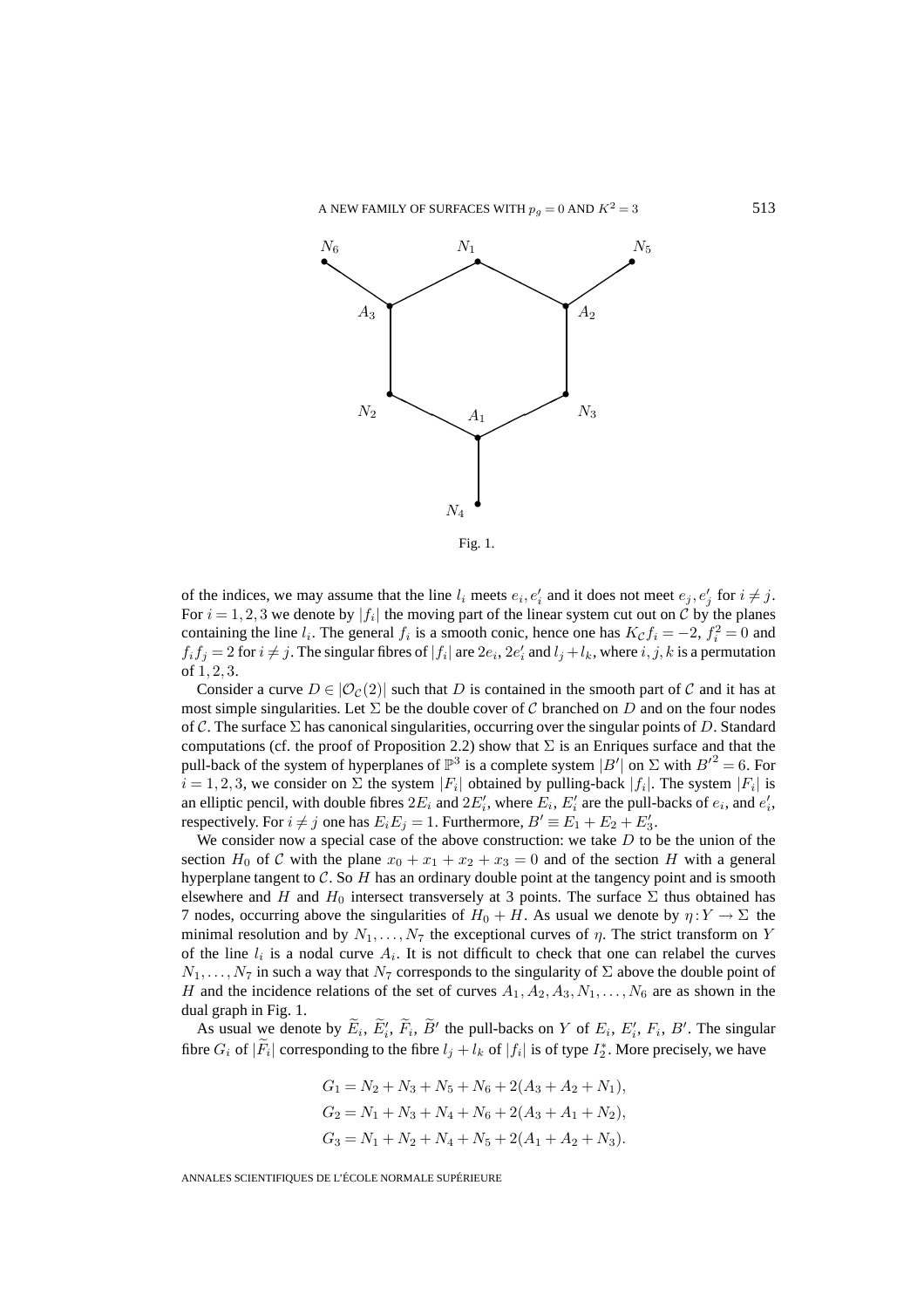By Lemma 3.4, one of the classes  $B' + N_1 + \cdots + N_7$  and  $B' + K_Y + N_1 + \cdots + N_7$  is divisible by 2 in  $\text{Num}(Y)$ . We will show later (Corollary 4.5) that the second case actually occurs. Hence we set  $B := B' + K_{\Sigma}$ .

Examples 3.5 and 3.6 share the common feature that either the system  $|B|$  or the system  $|B + K_{\Sigma}|$  is not birational. The next example shows that this does not happen in general.

*Example* 3.7. – By deforming Example 1 we show the existence of a pair  $(\Sigma, B)$  such that both |B| and  $|B + K_{\Sigma}|$  are birational.

We start with a pair  $(\Sigma_0, B_0)$  as in Example 3.5. The Kuranishi family  $p: \mathcal{Y} \to U$  of the minimal resolution  $Y_0$  of  $\Sigma_0$  is smooth of dimension 10 by [1, Theorem VIII.19.3]. We may assume that  $U$  is contractible and that the family  $Y$  is differentiably trivial. Hence for every fibre  $Y_t := p^{-1}(t)$  the inclusion  $Y_t \to Y$  induces an isomorphism  $H^2(Y_t, \mathbb{Z}) \longrightarrow H^2(Y, \mathbb{Z})$ . The Leray spectral sequence gives  $h^1(Y, \mathcal{O}_Y) = h^2(Y, \mathcal{O}_Y) = 0$ , hence by the exponential sequence every integral cohomology class of  $Y$  comes from a unique holomorphic line bundle. In particular, there exist line bundles  $\mathcal{E}_1, \mathcal{E}_2, \mathcal{E}_3, \mathcal{N}_{1,2}, \ldots, \mathcal{N}_7, \mathcal{C}$  that restrict on the central fibre  $Y_0$  to  $E_1, E_2, E_3,$  $N_1,\ldots,N_7,C$ , respectively. We set  $\mathcal{B} := \mathcal{E}_1+\mathcal{E}_2+\mathcal{E}_3$  and for  $t \in U$  we denote by  $B_t, E_{i,t}, N_{i,t},$  $C_t$  the restrictions to  $Y_t$  of the above bundles. Obviously, the class of  $B_t + N_{1,t} + \cdots + N_{7,t}$  is divisible by 2 in  $H^2(Y_t, \mathbb{Z})$  for every  $t \in U$ .

By [4, Theorem 3.7], the subset  $U_1$  of U where the classes  $N_{i,t}$  are effective and irreducible is smooth of dimension 3, while the subset  $U_2$  of  $U_1$  where also  $C_t$  is effective is smooth of dimension 2. Since  $C_t \equiv E_{1,t} + E_{2,t} - E_{3,t}$ , by [8, Theorem 4.7.2] the system  $B_t$  is birational for  $t \in U_1 \setminus U_2$ . On the other hand, by semicontinuity we may assume that  $\tilde{B}_t + K_Y$  is birational for every  $t \in U$ , since it is birational on the central fibre  $Y_0$ . So the required example can be obtained by taking  $Y_t$  with  $t \in U_1 \setminus U_2$  and by blowing down the nodal curves  $N_{1,t},...,N_{7,t}$ .

#### **4. Enriques surfaces with 7 nodes: codes and singular fibres**

We keep the set-up and the notation of the previous section.

Here we make a detailed study of the code associated to the nodal curves  $N_1, \ldots, N_7$  and of the singular fibres of the pencils  $|F_i|$ . These results are needed in the following section, where we give a construction of all the pairs  $(\Sigma, B)$  as in the set-up of § 3.

We denote by  $V$  and  $V_{\text{num}}$ , respectively, the code and the numerical code associated to  $N_1, \ldots, N_7$  (cf. [17, §2], [2]). Namely, V is the kernel of the map  $\mathbb{Z}_2^7 \to \mathrm{Pic}(Y)/2\mathrm{Pic}(Y)$  that maps  $(x_1,...,x_7)$  to the class of  $x_1N_1 + \cdots + x_7N_7$ . The code  $V_{\text{num}}$  is defined in analogous way, replacing  $Pic(Y)$  by Num(Y). Clearly, V is a subcode of  $V_{\text{num}}$  of codimension  $\leq 1$ . We say that a divisor D is even if it is divisible by 2 in Pic(Y). In particular, if  $D = \sum x_i N_i$  then D is even if and only if  $(x_1,...,x_7) \in V$  (we denote by the same letter the integer  $x_i$  and its class in  $\mathbb{Z}_2$ ).

LEMMA  $4.1. - \dim V_{\text{num}} = 3.$ 

*Proof.* – Since the determinant of the matrix  $(E_i E_j)_{i,j=1,2,3}$  is equal to 2, the classes  $E_1, E_2, E_3$  span a primitive sublattice L of rank 3 of Num(Y). If L' is the sublattice spanned by the classes  $N_1, \ldots N_7$ , then  $V_{\text{num}}$  is isomorphic to the quotient group  $L^{\perp}/L'$ . So we have

$$
27 = \operatorname{disc}(L') = 22 \dim V_{\text{num}} \operatorname{disc}(L^{\perp}) = 22 \dim V_{\text{num}} \operatorname{disc}(L),
$$

namely dim  $V_{\text{num}} = 3$ .  $\Box$ 

LEMMA 4.2. – *The linear system*  $|B|$  *separates the nodes of*  $\Sigma$ *.*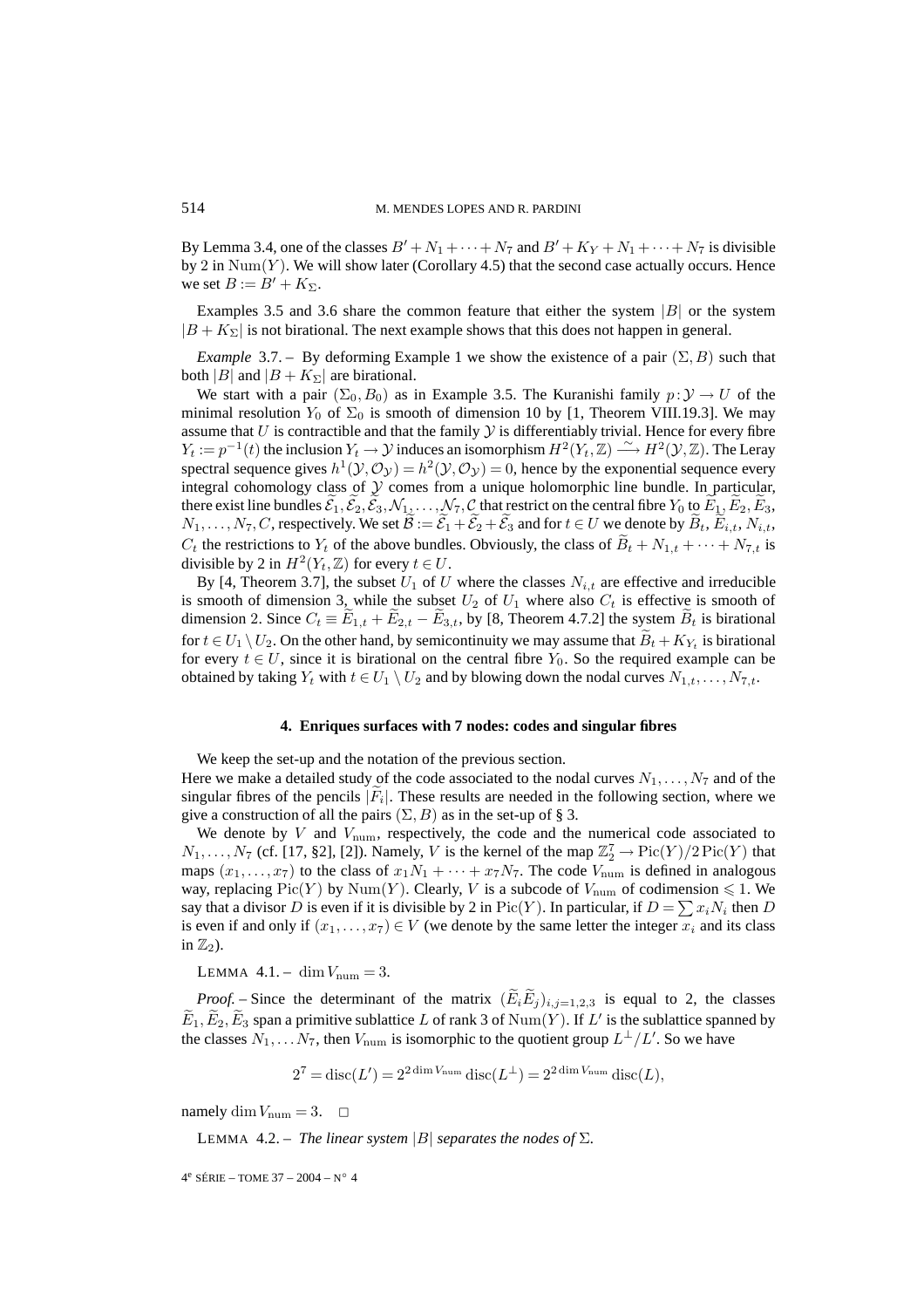*Proof.* – This follows by [8, Lemma 4.6.3].  $\Box$ 

LEMMA 4.3. – *Denote by*  $P_1, \ldots, P_7$  *the image points of*  $N_1, \ldots, N_7$  *via the system*  $|\overrightarrow{B}|$ *. If*  $N_1 + N_2 + N_3 + N_4$  *is an even divisor, then*  $P_5, P_6, P_7$  *are collinear.* 

*Proof.* – Notice first of all that the points  $P_1, \ldots, P_7$  are distinct by Lemma 4.2.

Since  $\overline{B} + N_1 + \cdots + N_7$  is even by assumption, there exists  $M \in Pic(Y)$  such that  $2M \equiv$  $\widetilde{B} - N_5 - N_6 - N_7$ . Set  $M' := M + K_Y$ . Since  $M^2 = M'^2 = 0$ , there exist effective divisors  $D \in |M|$  and  $D' \in |M'|$ . So the linear system  $|B - N_5 - N_6 - N_7|$  contains two distinct divisors 2D and 2D', hence it has positive dimension. This means that  $P_5$ ,  $P_6$ ,  $P_7$  lie on a line.  $\Box$ 

PROPOSITION 4.4. – *The code* V *has dimension* 2*.*

*Proof.* – By Lemma 4.1, to show that dim  $V = 2$  it is enough to show that  $V \subsetneq V_{\text{num}}$ . So assume by contradiction that  $V = V_{\text{num}}$ . Since  $\dim V = 3$  and all the elements of V have weight 4,  $V$  is isomorphic to the Hamming code (see, e.g., [13]). By the definition of the Hamming code, the set of indices  $\{1,\ldots,7\}$  is in one-to-one correspondence with the nonzero vectors of  $\mathbb{Z}_2^3$ . The vectors corresponding to distinct indices  $i_1$ ,  $i_2$ ,  $i_3$  span a plane of  $\mathbb{Z}_2^3$  if and only if there is  $v = (x_1, \ldots, x_7) \in V \setminus \{0\}$  such that  $x_{i_1} = x_{i_2} = x_{i_3} = 0$ . By Lemma 4.3, this happens if and only if the points  $P_{i_1}, P_{i_2}, P_{i_3}$  lie on a line in  $\mathbb{P}^3$ . Hence the points  $P_1, \ldots, P_7$ form a configuration isomorphic to the finite plane  $\mathbb{P}^2(\mathbb{Z}_2)$ . Since the line through two of the  $P_i$  contains a third point of the set, it is easy to check that  $P_1, \ldots, P_7$  lie in a plane. On the other hand, it is well known that the plane  $\mathbb{P}^2(\mathbb{Z}_2)$  cannot be embedded in  $\mathbb{P}^2(\mathbb{C})$ . So we have a contradiction and the proof is complete.  $\Box$ 

We are now able to complete the description of Example 3.6:

COROLLARY 4.5. – Let  $\Sigma$  be the surface of Example 3.6. Then  $B' + K_Y + N_1 + \cdots + N_7$  is *divisible by* 2 *in*  $Pic(Y)$ *.* 

*Proof. –* In the notation of Example 3.6 we have

$$
G_1 = 2(A_2 + A_3 + N_1) + N_2 + N_3 + N_5 + N_6 \equiv 2E_1,
$$

hence  $N_2 + N_3 + N_5 + N_6$  is an even divisor. The same argument shows that the divisors  $N_1 + N_2 + N_4 + N_5$  and  $N_1 + N_3 + N_4 + N_6$  are also even. By Proposition 4.4 these are the only nonzero elements of  $V$ .

By Lemma 3.4 we know that one of the classes

$$
\ddot{B}' + N_1 + \dots + N_7 \quad \text{and} \quad \ddot{B}' + K_Y + N_1 + \dots + N_7
$$

is even. Assume by contradiction that  $B' + N_1 + \cdots + N_7$  is even. Pulling back to Y the section of C with  $H_0$  we get  $B' \equiv 2(A_1 + A_2 + A_3 + N_1 + N_2 + N_3) + N_4 + N_5 + N_6$ . Hence it follows that  $N_1 + N_2 + N_3 + N_7$  is also an even divisor, a contradiction.  $\Box$ 

The next result describes the possible configurations of singular fibres of the pencils  $|\widetilde{F}_i|$  and relates them to the properties of the systems  $|B|$  and  $|B + K_{\Sigma}|$ .

THEOREM 4.6. – *The possible configurations of fibres with singular support of the pencils*  $|F_i|$  *are the following*:

(1) *up to a permutation of the indices, the pencils*  $|\widetilde{F}_1|$  *and*  $|\widetilde{F}_2|$  *are isotrivial with* 2 *fibres of type*  $I_0^*$ , while  $|F_3|$  has a fibre of type  $I_2^*$  and two fibres of type  $I_2$  or  $_2I_2$ . *In this case the system*  $|B|$  *has degree* 2 *and the system*  $|B + K_{\Sigma}|$  *is birational*;

ANNALES SCIENTIFIQUES DE L'ÉCOLE NORMALE SUPÉRIEURE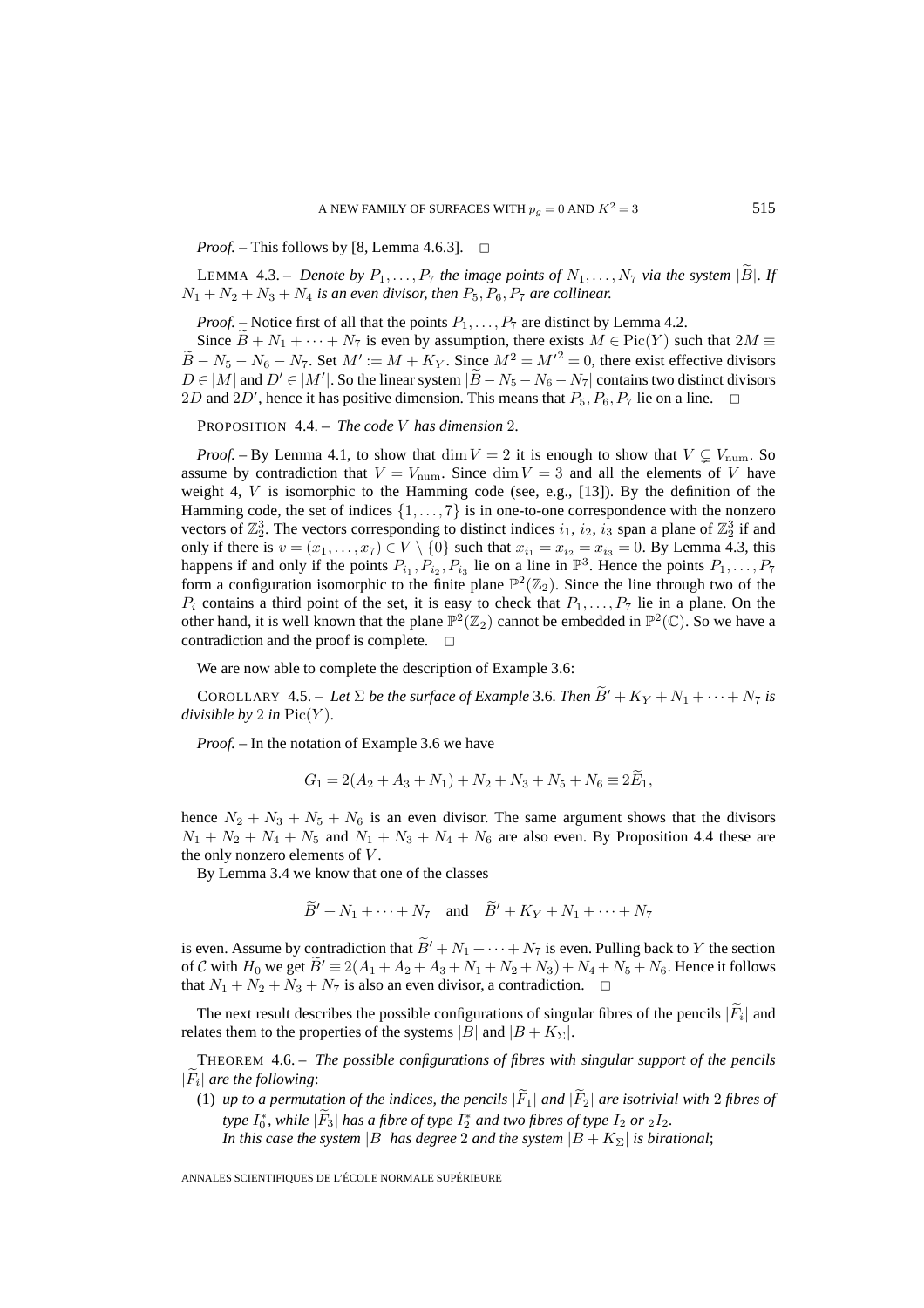- (2) each of the pencils  $|F_i|$  has a fibre of type  $I_2^*$  and two fibres of type  $I_2$  or  $_2I_2$ . The dual graph of the set of nodal curves that form the  $I_2^*$  fibres is the same as in Fig. 1. *In this case* |B| *is birational and*  $|B + K_{\Sigma}|$  *has degree* 2;
- (3) *each of the pencils*  $|F_i|$  *has a fibre of type*  $I_0^*$  *and three fibres of type*  $I_2$  *or*  $_2I_2$ *. In this case the systems*  $|B|$  *and*  $|B + K_{\Sigma}|$  *are both birational.*

*Remark* 4.7. – The proof of Theorem 4.6 below actually shows more, namely that case (1) of Theorem 4.6 corresponds exactly to Example 3.5 (cf. Lemma 4.10) and that case (2) corresponds exactly to Example 3.6.

The proof of Theorem 4.6 is somewhat involved and requires some auxiliary lemmas.

LEMMA 4.8. – Assume that for  $i \neq j$ , the pencils  $|F_i|$  and  $|F_j|$  on Y have singular fibres of *type*  $I_0^*$  *or*  $I_2^*$ *,*  $G_i = 2C_i + N_{i_1} + \cdots + N_{i_4}$ *, respectively,*  $G_j = 2C_j + N_{j_1} + \cdots + N_{j_4}$ *. Then*  $C_iC_j = 0$  *and the set*  $\{i_1, \ldots, i_4\} \cap \{j_1, \ldots, j_4\}$  *consists of two elements.* 

*Proof.* – The curve  $C_i$  is irreducible if  $G_i$  is of type  $I_0^*$  and it is a chain of 3 nodal curves if  $G_i$  is of type  $I_2^*$ . One has:  $4 = F_i F_j = G_i G_j = 2C_i G_j$ , namely  $C_i(2C_j + N_{j_1} + \cdots + N_{j_4}) = 2$ . We remark that  $C_iN_{j_t}$  is equal to 1 if  $j_t \in \{i_1,\ldots,i_4\}$ , and it is equal to 0 otherwise. Since there are 7 of the  $N_i$ , one has  $C_i(N_{i_1} + \cdots + N_{i_4}) > 0$ . So either we have  $C_i C_j = 0$  and

$$
\{i_1,\ldots,i_4\}\cap\{j_1,\ldots,j_4\}
$$

consists of two elements, or  $C_iC_j = -1$  and  $\{i_1,\ldots,i_4\} = \{j_1,\ldots,j_4\}.$ 

Assume by contradiction that we are in the second case. This implies in particular that  $C_i$  and  $C_j$  are not both irreducible. Assume that  $C_i$  is irreducible. Then  $C_j$  is a chain of 3 nodal curves  $C_j = A_1 + N + A_2$  such that each of the "end" curves  $A_1$ ,  $A_2$  meets exactly two of the curves  $N_{i_1},\ldots,N_{i_4}$  and the "central" curve N is one of the  $N_i$ . In fact, if N were not one of the  $N_i$ , then the classes of  $N_1, \ldots, N_7, N, A_1, A_2$ , being independent, would be a basis of  $H^2(Y, \mathbb{Q})$ , against the Index Theorem. Furthermore, from  $C_iC_j = -1$  it follows that  $C_i$  is equal to  $A_1$  or  $A_2$ , a contradiction, since  $C_i$  meets all the curves  $N_{i_1},...,N_{i_4}$ . So we have  $C_j = A_1 + N + A_2$ as above and, with an analogous notation,  $C_i = B_1 + N' + B_2$ , where N' is again one of the  $N_i$ .

Observe that  $\theta C_i \ge -1$  for every irreducible curve  $\theta$ . Since N' and N are different from  $N_{i_1}, \ldots, N_{i_4}$ , the relations  $N'F_j = 0$ ,  $NF_i = 0$  give:  $N'C_j = NC_i = 0$  and

$$
-1 = C_i C_j = (A_1 + A_2)C_i,
$$

hence, say,  $A_1C_i = -1$ ,  $A_2C_i = 0$ . So we can assume that  $A_1 = B_1$ , while  $A_2$  is disjoint from  $C_i$  and  $B_2$  is disjoint from  $C_j$ . Say that  $A_1 = B_1$  meets the curves  $N_{i_1}$  and  $N_{i_2}$ . Then the connected divisor  $\Delta = N_{i_1} + N_{i_2} + A_1 + N + N'$  is orthogonal to both  $F_i$  and  $F_j$ , so its support is contained in both  $G_i$  and  $G_j$ . If  $N \neq N'$ , then the intersection form on the components of  $\Delta$  is semidefinite, hence by Zariski's Lemma  $\Delta$  is the support of both  $G_i$  and  $G_j$ , but this is impossible. Hence  $N = N'$ , but this contradicts the fact that  $A_2$  and  $C_i$  are disjoint.  $\Box$ 

LEMMA 4.9. – (i) The fibres with reducible support that occur in the pencils  $|\tilde{F}_i|$  can be of *the following types*:  $I_2$ ,  $_2I_2$ ,  $I_0^*$ ,  $I_2^*$ ;

- (ii) *each pencil*  $|F_i|$  *has at least a fibre of type*  $I_0^*$  *or*  $I_2^*$ ;
- (iii) *a fibre of type*  $I_0^*$  *of*  $|F_i|$  *contains* 3 *or* 4 *of the*  $N_i$ *, each with multiplicity* 1*, and a fibre of type*  $I_2^*$  *contains* 4 *of the*  $N_i$  *with multiplicity* 1 *and one with multiplicity* 2*.*

*Proof.* – We recall first of all that the multiple fibres of an elliptic pencil are of type  $mI_k$ ,  $k \geq 0$  ([1], Chapter V, §7) and that the multiple fibres of an elliptic pencil on an Enriques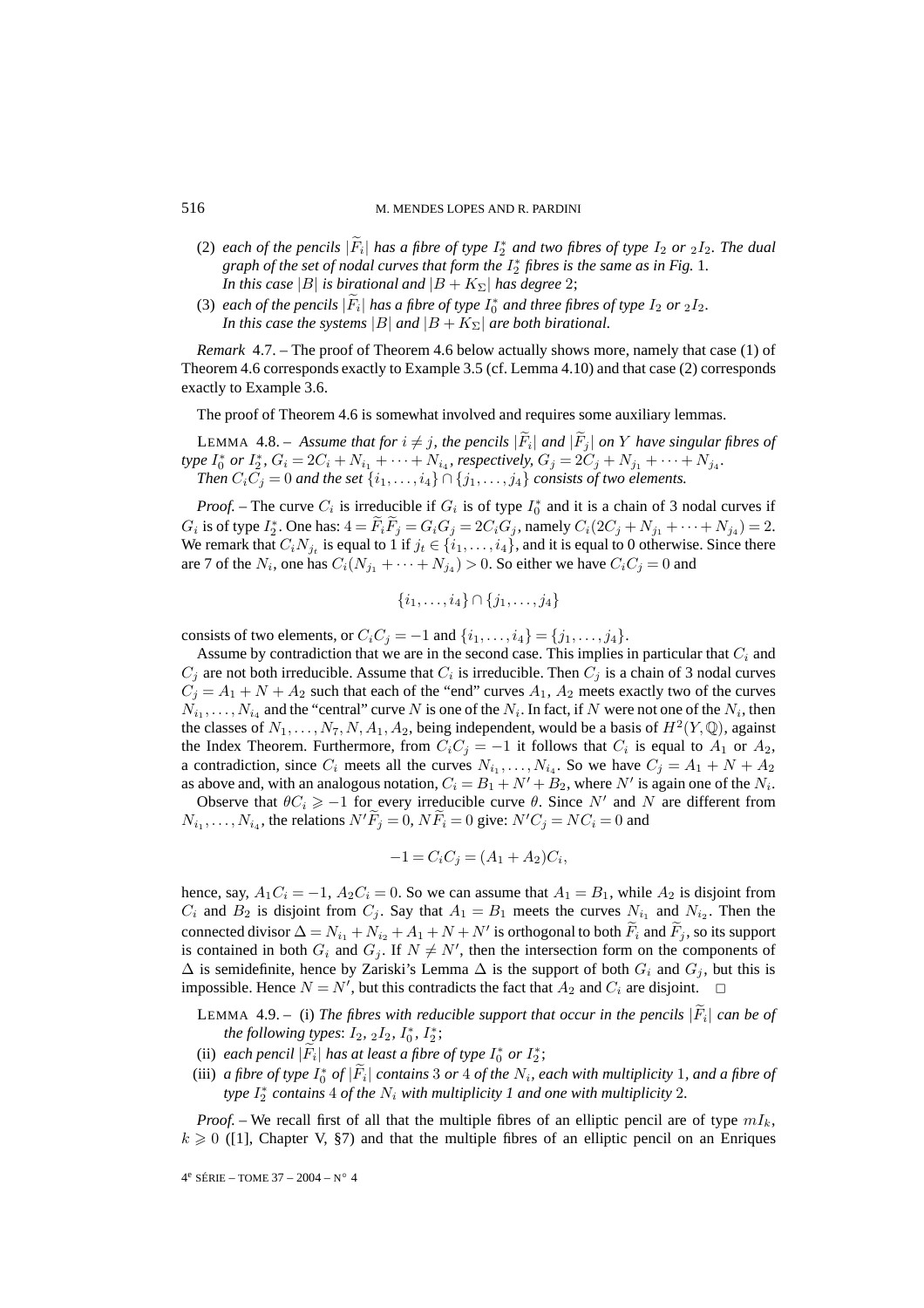surface are precisely two double fibres ([1], Chapter VIII). The nodal curves  $N_1, \ldots, N_7$  are contained in fibres of  $|F_i|$  for  $i = 1, 2, 3$ . For every singular fibre  $F_s$  of  $|F_i|$ , we denote by  $r(F_s)$  the number of irreducible curves contained in  $F_s$  and different from  $N_1, \ldots, N_7$ . Since the subspace orthogonal to the class of  $\tilde{F}_i$  in  $H^2(Y, \mathbb{Q})$  has dimension 9, Zariski's Lemma implies that  $8 + \sum_{F_s} (r(F_s) - 1) \leq 9$ , namely  $r(F_s) \leq 2$  for every singular fibre  $F_s$  of  $|\tilde{F}_i|$  and there is at most one singular fibre  $F_s$  with  $r(F_s)=2$ . This shows that the possible types are  $mI_2$ ,  $mI_3$ ,  $m_1, I_4, I_0^*, I_1^*, I_2^*, III, IV$  and that, except possibly one, the fibres with reducible support are of type  ${}_{m}I_{2}$ , *III* or  $I_{0}^{*}$ . On the other hand, we have  $12 = c_{2}(Y) = \sum_{F_s} \frac{1}{\text{singular}} e(F_s)$ , hence the quantity  $\sum_{F_s \text{ reducible}} e(F_s)$  is  $\leq 12$ . Using this remark and the fact that the 7 curves  $N_1, \ldots, N_7$ are contained in fibres of  $|F_i|$  it is easy to show that types  $_mI_3$ ,  $I_1^*$ , *III* and *IV* cannot occur and that the fibres cannot all be of type  $_mI_2$  or  $_mI_4$ . This proves (ii).

Now assume that, say,  $|F_1|$  has a fibre  $G_1$  of type  $I_4$  (or  $_2I_4$ ). Then  $G_1$  contains two of the  $N_i$ , hence we can write the support of  $G_1$  as  $C_1 + C_2 + N_1 + N_2$ , where  $C_1C_2 = 0$ ,  $C_iN_j = 1$ . Assume that  $C_1E_2 = 0$ . Then the connected fundamental cycle  $C_1 + N_1 + N_2$  is contained in a reducible fibre  $G_2$  of  $|F_2|$ . Since  $C_1N_i = 0$  for  $i > 2$ , the fibre  $G_2$  is necessarily of type  $I_4$  (or  $_2I_4$ ). Since  $r(G_1) = r(G_2) = 2$  by the above discussion and by (ii) it follows that both  $|F_1|$  and  $|F_2|$  have fibres  $G'_1$ , respectively  $G'_2$ , of type  $I_0^*$  and that the nodal curves appearing with multiplicity 1 in  $G'_1$  and  $G'_2$  are a subset of  $\{N_3, \ldots, N_7\}$ , contradicting Lemma 4.8. This shows that the intersection numbers  $C_1E_2, C_1E_3, C_2E_2, C_2E_3$  are all strictly positive. Since  $4 = (E_2 + E_3)F_1 = (E_2 + E_3)G_1 \ge C_1E_2 + C_1E_3 + C_2E_2 + C_2E_3$ , these numbers are all equal to 1. So the class of  $C_1 - C_2$  is orthogonal to  $N_1, \ldots, N_7$ ,  $\widetilde{E}_1, \widetilde{E}_2, \widetilde{E}_3$ . Since the classes of  $N_1,\ldots,N_7,\widetilde{E}_1,\widetilde{E}_2,\widetilde{E}_3$  are a basis of  $H^2(Y,\mathbb{Q})$ , the class  $C_1 - C_2$  is numerically equivalent to 0. On the other hand, we have  $(C_1 - C_2)^2 = -4$ , a contradiction. This finishes the proof of (i).

Statement (iii) follows by examining the admissible types of fibres, recalling that  $r(F_s) \leq 2$ for every singular fibre  $F_s$ .  $\Box$ 

LEMMA 4.10. – Assume that there exists a nodal curve  $C \subset Y$  such that

$$
\widetilde{E}_1 C = N_1 C = \cdots = N_7 C = 0.
$$

*Then we have case* (1) *of Theorem* 4.6*.*

*Proof.* – By [17, Lemma 4.2], the divisor  $C + N_1 + \cdots + N_7$  is divisible by 2 in Pic $(Y)$ . Hence  $CE_i$  is even for  $i = 1, 2, 3$ . The curve C is contained in a fibre of  $|F_1|$ , hence

$$
C(\widetilde{E}_2 + \widetilde{E}_3) = C\widetilde{B} \leqslant \widetilde{B}\widetilde{F}_1 = 4.
$$

On the other hand, since  $\tilde{B} + N_1 + \cdots + N_7$  is also even, the divisor  $\tilde{B} + C$  is even and so  $(\widetilde{B} + C)^2 = 4 + 2\widetilde{B}C$  is divisible by 8. Hence we have  $\widetilde{B}C = 2$ . From  $2 = \widetilde{B}C = C\widetilde{E}_2 + C\widetilde{E}_3$ , it follows, say,  $\widetilde{CE}_2 = 0$ ,  $\widetilde{CE}_3 = 2$ . Now, as in the proof of Lemma 4.9, we consider the contributions to  $c_2(Y)$  and to the Picard number of Y of the various types of singular fibres. Since there are 8 disjoint nodal curves contained in the fibres of  $|F_1|$  and  $|F_2|$ , one sees that the only possibility is that the fibres with singular support of both pencils are two fibres of type  $I_0^*$ and that each fibre of type  $I_0^*$  contains four of the curves  $N_1, \ldots, N_7, C$ , each with multiplicity 1. Recall that an elliptic pencil with 2 fibres of type  $I_0^*$  on an Enriques surface is isotrivial.

By Lemma 4.8 we can label the curves  $N_i$  in such a way that the singular fibres of  $|F_1|$  are  $N_1 + N_2 + N_3 + N_4 + 2A_1$  and  $N_5 + N_6 + N_7 + C + 2A_2$  and the singular fibres of  $|F_2|$  are  $N_1 + N_2 + N_5 + N_6 + 2B_1$  and  $N_3 + N_4 + N_7 + C + 2B_2$ .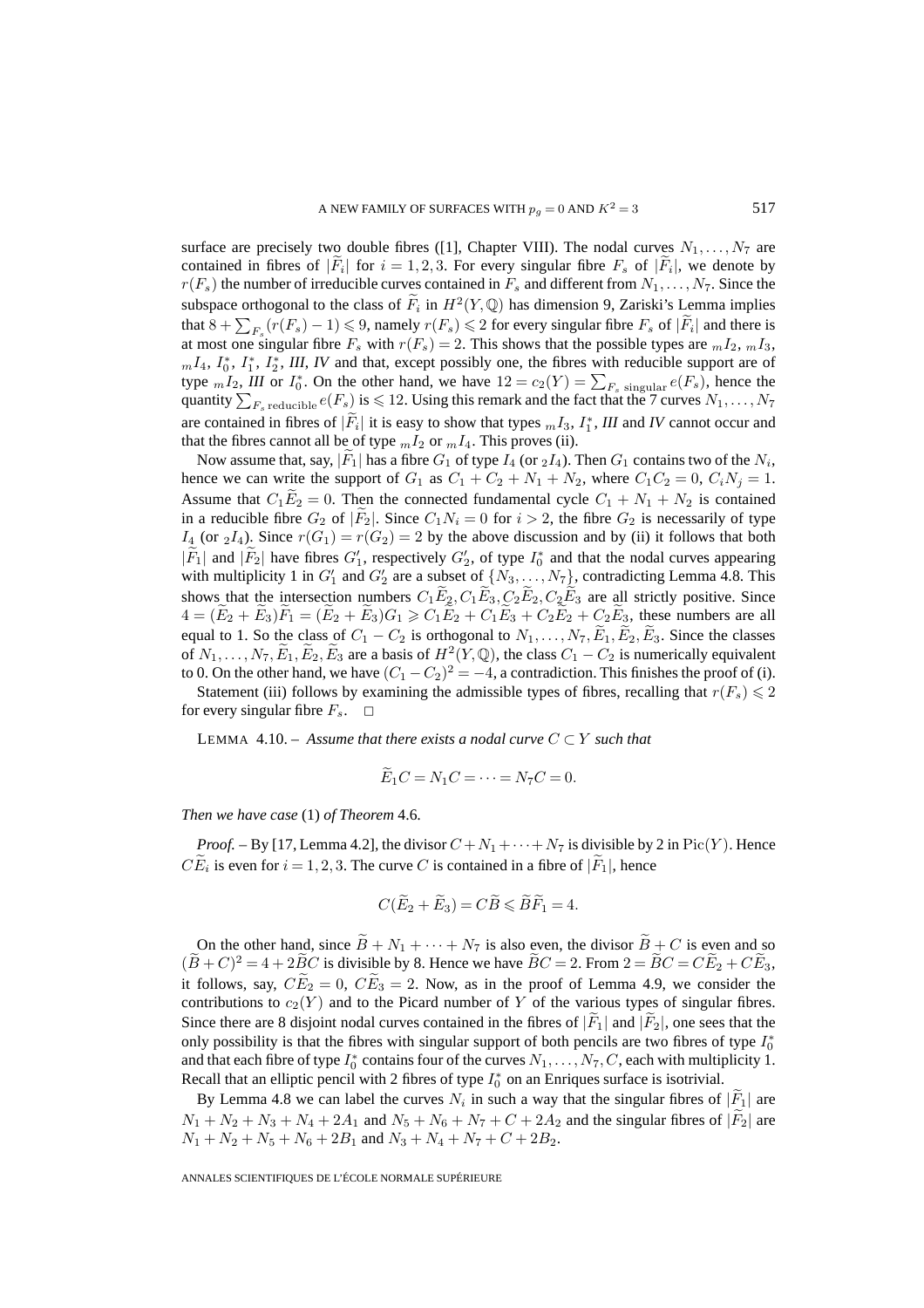Computing intersection numbers, one sees that  $\widetilde{E}_3 \sim_{\text{num}} \widetilde{E}_1 + \widetilde{E}_2 - C$ , namely

$$
\widetilde{E}_3 \equiv \widetilde{E}_1 + \widetilde{E}_2 - C
$$
 or  $\widetilde{E}_3 \equiv \widetilde{E}_1 + \widetilde{E}_2 - C + K_Y$ .

Since  $\widetilde{B} + C$  is even, we conclude that  $\widetilde{E}_3 \equiv \widetilde{E}_1 + \widetilde{E}_2 - C$ . Hence the system  $|\widetilde{B}|$  is equal to  $|F_1 + F_2 - C|$  and it has degree 2 by [8, Theorem 4.7.2]. Looking at the adjunction sequence for C, one gets  $0 = h^0(C + K_Y) = h^0(\tilde{E}_1 + \tilde{E}_2 - \tilde{E}'_3) = 0$ , hence  $|\tilde{B} + K_Y|$  is birational again by [8, Theorem 4.7.2].

Now  $\widetilde{F}_3 \equiv \widetilde{F}_1 + \widetilde{F}_2 - 2C \equiv N_5 + N_6 + N_7 + 2A_2 + N_3 + N_4 + N_7 + 2B_2$ , hence  $N_3 + N_4 + N_5 + N_6 + 2(\underline{A_2} + N_7 + B_2)$  is a fibre of  $|F_3|$  of type  $I_2^*$ . Thus Lemma 4.9 and the formula  $12 = c_2(Y) = \sum_{F_s} e(F_s)$  imply that the remaining fibres with singular support are two fibres of type  $I_2$  or  $_2I_2$ .  $\Box$ 

*Proof of Theorem 4.6.* – By Lemma 4.10, we may assume that every nodal curve disjoint from  $N_1,\ldots,N_7$  satisfies  $CE_i > 0$  for  $i = 1, 2, 3$ . Hence none of the pencils  $|F_i|$  can have two fibres of type  $I_0^*$ . By Lemma 4.9 and its proof one sees that in principle the possible configurations of fibres with reducible support are:

- (i) one fibre of type  $I_0^*$  and three fibres of type  $I_2$  or  $_2I_2$ ;
- (ii) one fibre of type  $I_2^*$  and two fibres of type  $I_2$  or  $_2I_2$ .

Notice that in both cases all the fibres with singular support are reducible.

Assume that, say,  $|F_1|$  has a fibre  $G_1$  of type  $I_2^*$ . By Lemma 4.9, (iii),  $G_1$  contains five of the  $N_i$  and two more components  $A_2$  and  $A_3$ . Each of the curves  $A_2$  and  $A_3$  meets 3 of the  $N_i$  and there is only one of the  $N_i$  that intersects both. We set  $\lambda_2 = 2A_2 + \sum_i (A_2 N_i) N_i$  and  $\lambda_3 = 2A_3 + \sum_i (A_3 N_i) N_i$ . One has  $\lambda_2^2 = \lambda_3^2 = -2$  and  $G_1 = \lambda_2 + \lambda_3$ . Since

$$
2 = E_2 G_1 = 2E_2 (A_2 + A_3),
$$

we may assume  $\widetilde{E}_2A_2 = 1$ ,  $\widetilde{E}_2A_3 = 0$ . Since by Corollary 3.3 the curves  $N_1, \ldots, N_7$  are the only nodal curves orthogonal to  $E_1, E_2, E_3$ , we have also  $E_3A_3 = 1, E_3A_2 = 0$ . The support of  $\lambda_3$ , being connected and orthogonal to  $E_2$ , is contained in a fibre  $G_2$  of  $|F_2|$ . Since  $A_3$  meets precisely three of the  $N_i$ , by Lemma 4.9 the fibre  $G_2$  is also of type  $I_2^*$  and we can write as above  $G_2 = \lambda_1 + \lambda_3$ , where  $\lambda_1 = 2A_1 + \sum_i (A_1 N_i)N_i$ , with  $A_1$  a nodal curve different from the  $N_i$  and such that  $A_1E_3 = 0$ ,  $A_1E_1 = 1$ . Notice that the three nodal curves  $A_1$ ,  $A_2$  and  $A_3$ are distinct. The same argument shows that  $\lambda_1$  and  $\lambda_2$  are contained in fibres of  $|F_3|$  of type  $I_2^*$ . By the proof of Lemma 4.9 each pencil  $|F_i|$  has at most one fibre of type  $I_2^*$ , hence  $\lambda_1$  and  $\lambda_2$ are contained in the same fibre  $G_3$  and  $G_3 = \lambda_1 + \lambda_2$ . Assume that the curve  $N_i$  that appears with multiplicity 2 in  $G_1$  and  $G_2$  is the same, say  $N_7$ . Then  $N_7$  is a component of  $\lambda_1$ ,  $\lambda_2$  and  $\lambda_3$ and Lemma 4.8 implies that, up to a permutation of  $1, \ldots, 6$  the incidence relations between the curves  $N_1, \ldots, N_7, A_1, A_2, A_3$  are given by the dual graph of Fig. 2.

The divisor  $A_1 + A_2 + A_3 + N_1 + \cdots + N_7$  is simply connected, hence its inverse image in the K3 cover of  $Y$  consists of two disjoint divisors isomorphic to it. It is easy to check that the intersection matrix of the components of these divisors is nondegenerate of type  $(2, 18)$ , but this contradicts the Index Theorem. So, up to a permutation of the indices,  $G_1$  contains  $N_1$  with multiplicity 2,  $G_2$  contains  $N_2$  with multiplicity 2 and  $G_3$  contains  $N_3$  with multiplicity 2. Using Lemma 4.8 again, one shows that, up to a permutation of the indices,  $N_7$  is not contained in  $G_1$ ,  $G_2, G_3$  and the incidence relations between  $A_1, A_2, A_3, N_1, \ldots, N_6$  are given by the dual graph in Fig. 1. Computing intersection numbers, one checks that B and the divisor  $\lambda_1 + \lambda_2 + \lambda_3$ are numerically equivalent. The argument used to prove Corollary 4.5 shows that they are not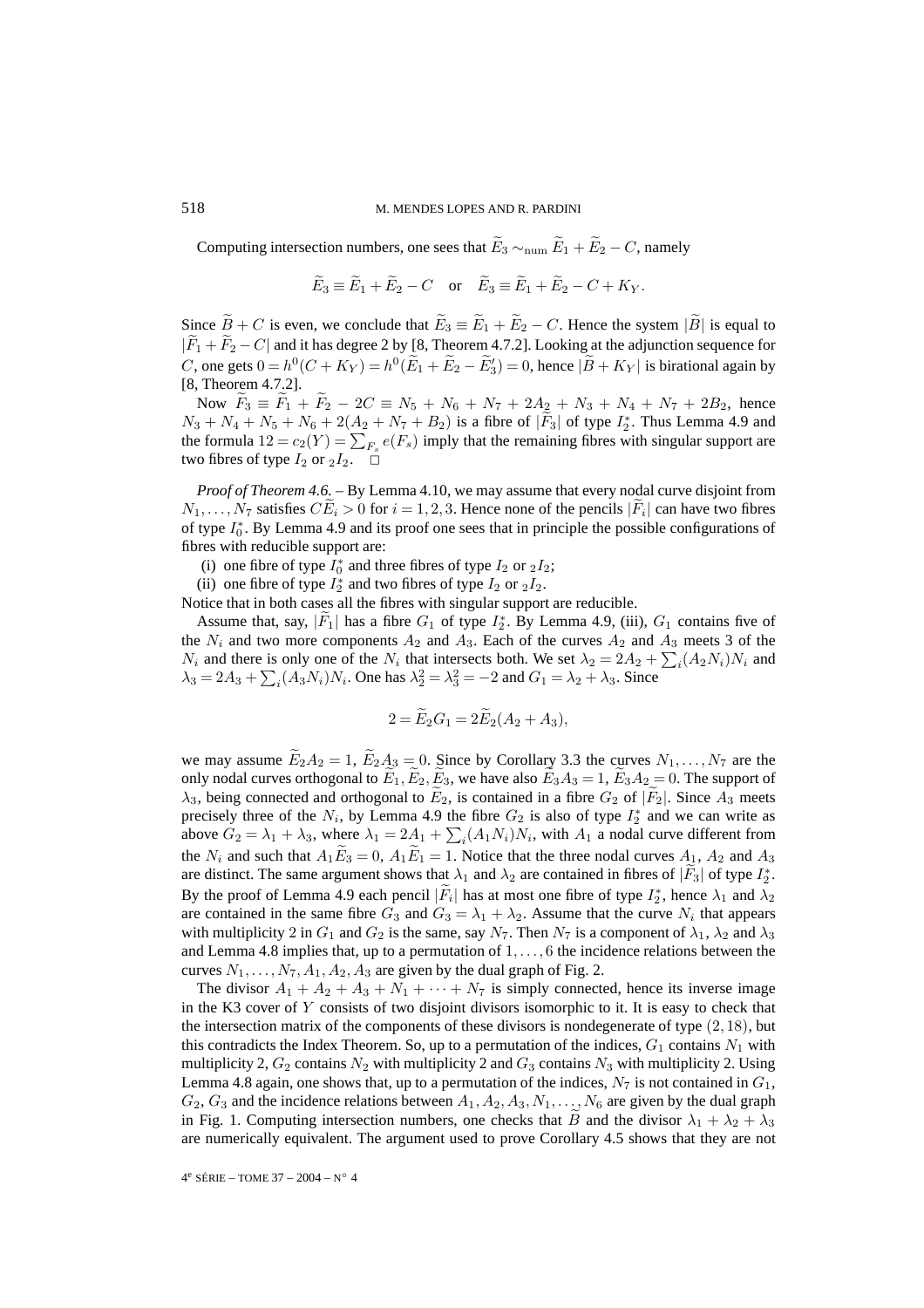

linearly equivalent, hence  $\lambda_1 + \lambda_2 + \lambda_3 \equiv \widetilde{B} + K_Y$ . Now the system  $|\lambda_1 + \lambda_2 + \lambda_3|$  has degree 2 by Theorem 7.2 of [7] and  $|\widetilde{B}|$  is birational. This settles case (2).

We are left with the case in which each of the pencils  $|F_i|$  has a fibre of type  $I_0^*$  and 3 fibres of type  $I_2$  or  $_2I_2$ . We recall that by [7, Proposition 5.2.1] and [8, Theorem 4.7.2] |B| has degree 2 if  $|\widetilde{E}_1 + \widetilde{E}_2 - \widetilde{E}_3|$  is nonempty and it is birational otherwise. Assume that there is  $\Delta \in |\widetilde{E}_1 + \widetilde{E}_2 - \widetilde{E}_3|$ . Since  $\widetilde{E}_1 \Delta = \widetilde{E}_2 \Delta = 0$  and  $\widetilde{E}_3 \Delta = 2$ , all the components of  $\Delta$  are nodal curves contained in fibres of  $|\widetilde{F}_1|$  and  $|\widetilde{F}_2|$  and there is a component  $\theta$  of  $\Delta$  with  $\theta \widetilde{E}_3 > 0$ , but this cannot happen because of the configuration of reducible fibres of the pencils  $|\vec{F}_i|$ . Since this argument is purely numerical it shows also that  $|\overline{B} + K_Y|$  is birational.  $\Box$ 

### **5. Enriques surfaces with 7 nodes: a general construction**

Here we describe a construction giving pairs  $(\Sigma, B)$  as in the set-up of §3 and we prove that all such pairs can be obtained that way.

*Construction* 5.1. – Consider the following automorphisms of the projective line  $\mathbb{P}^1$ :

$$
(x_0, x_1) \stackrel{e_1}{\mapsto} (x_0, -x_1);
$$
  $(x_0, x_1) \stackrel{e_2}{\mapsto} (x_1, x_0).$ 

The subgroup  $\Gamma$  generated by  $e_1$  and  $e_2$  is isomorphic to  $\mathbb{Z}_2^2$ ; we set  $e_3 := e_1 + e_2$ . The action of Γ can be lifted to the line bundle  $\mathcal{O}_{\mathbb{P}^1}(2)$ . Two such liftings differ by a character of Γ, hence for any chosen lifting a basis of eigenvectors of  $H^0(\mathbb{P}^1, \mathcal{O}_{\mathbb{P}^1}(2))$  is given by:

$$
s(x_0, x_1) := x_0^2 + x_1^2, \quad d(x_0, x_1) := x_0^2 - x_1^2, \quad p(x_0, x_1) = x_0 x_1.
$$

Denote by G the subgroup of automorphisms of  $\mathbb{P}^1 \times \mathbb{P}^1 \times \mathbb{P}^1$  generated by the elements:

$$
(e_1, e_1, 1), \quad (e_1, 1, e_1), \quad (e_2, e_2, e_2).
$$

ANNALES SCIENTIFIQUES DE L'ÉCOLE NORMALE SUPÉRIEURE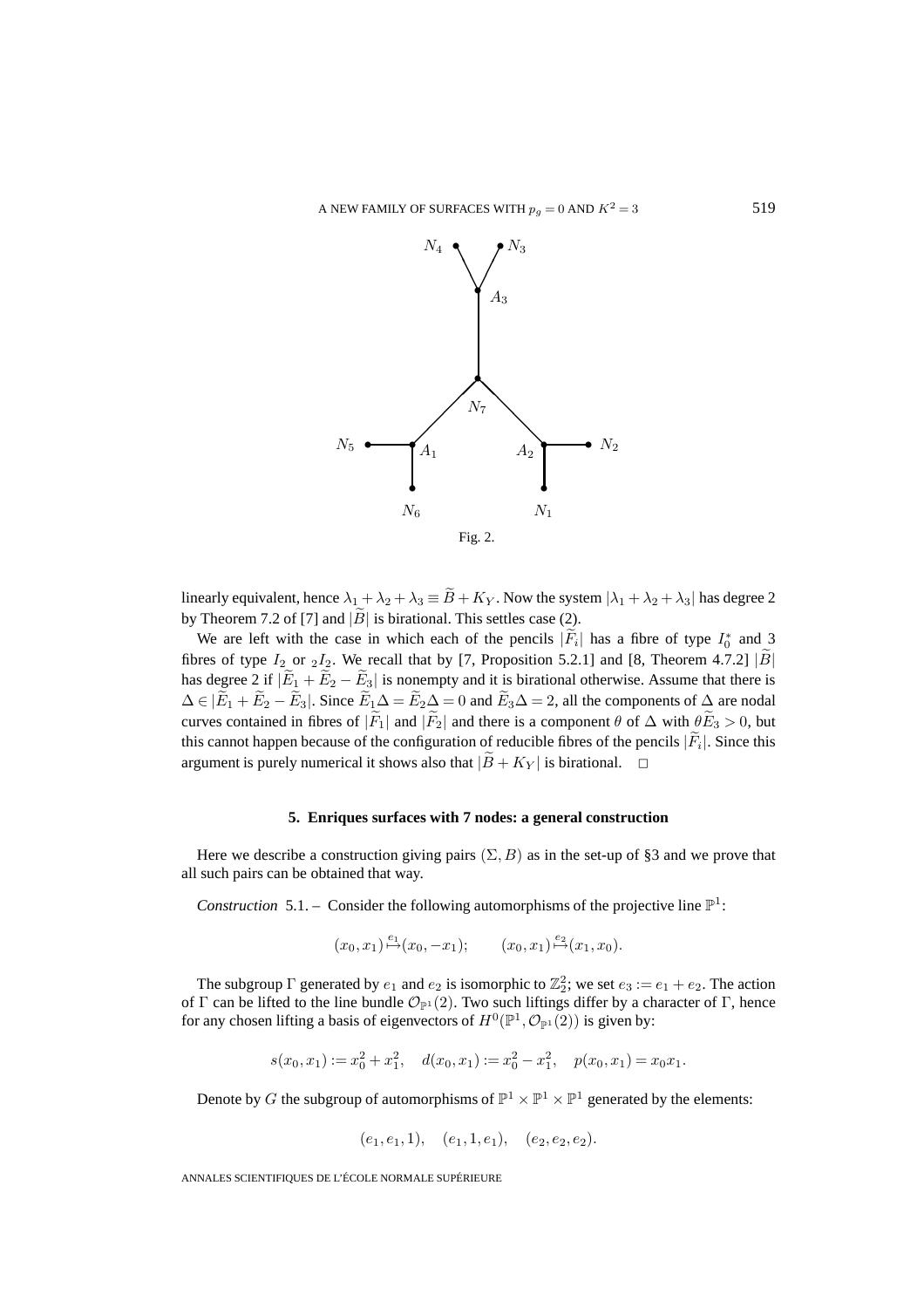The group G is isomorphic to  $\mathbb{Z}_2^3$ . We denote by  $G_0$  the subgroup of index 2 generated by  $(e_1, e_1, 1)$  and  $(e_1, 1, e_1)$ . The fixed locus of the nonzero elements of  $G_0$  has dimension 1, while the fixed locus of the elements of  $G \setminus G_0$  has dimension 0.

Notice that, although the action of  $\Gamma$  on  $\mathbb{P}^1$  does not lift to a linear representation on the space  $H^0(\mathcal{O}_{\mathbb{P}^1}(1))$ , the action of G on  $\mathbb{P}^1 \times \mathbb{P}^1 \times \mathbb{P}^1$  is induced by a linear representation on  $H^0(\mathcal{O}_{\mathbb{P}^1\times\mathbb{P}^1\times\mathbb{P}^1}(1,1,1))$ . Hence it is possible to lift the G-action to the line bundle  $\mathcal{O}_{\mathbb{P}^1\times\mathbb{P}^1\times\mathbb{P}^1}(1,1,1)$  and, compatibly, to all its multiples. Notice also that the possible G-actions on  $\mathcal{O}_{\mathbb{P}^1\times\mathbb{P}^1\times\mathbb{P}^1}(1,1,1)$  differ by a character of G, and thus they all induce the same action on  $\mathcal{O}_{\mathbb{P}^1\times\mathbb{P}^1\times\mathbb{P}^1}(2,2,2)$ . Denoting the homogeneous coordinates on  $\mathbb{P}^1\times\mathbb{P}^1\times\mathbb{P}^1$  by  $x=(x_0,x_1)$ ,  $y = (y_0, y_1), z = (z_0, z_1)$ , under this action the space  $H^0(\mathcal{O}_{\mathbb{P}^1 \times \mathbb{P}^1} \times \mathbb{P}^1(2, 2, 2))$  decomposes into eigenspaces as follows:

$$
T_0 := \langle s(x)s(y)s(z), s(x)d(y)d(z), d(x)s(y)d(z), d(x)d(y)s(z), p(x)p(y)p(z) \rangle;
$$
  
\n
$$
T_1 := \langle s(x)s(y)d(z), s(x)d(y)s(z), d(x)s(y)s(z), d(x)d(y)d(z) \rangle;
$$
  
\n
$$
T_2 := \langle s(x)s(y)p(z), p(x)p(y)s(z), d(x)d(y)p(z) \rangle;
$$
  
\n
$$
T_3 := \langle s(x)p(y)p(z), p(x)s(y)s(z), p(x)d(y)d(z) \rangle;
$$
  
\n
$$
T_4 := \langle p(x)s(y)d(z), p(x)d(y)s(z), d(x)p(y)p(z) \rangle;
$$
  
\n
$$
T_5 := \langle s(x)p(y)s(z), p(x)s(y)p(z), d(x)p(y)d(z) \rangle;
$$
  
\n
$$
T_6 := \langle s(x)d(y)p(z), p(x)p(y)d(z), d(x)s(y)p(z) \rangle;
$$
  
\n
$$
T_7 := \langle s(x)p(y)d(z), p(x)d(y)p(z), d(x)p(y)s(z) \rangle.
$$

The subspace  $T_0$  corresponds to the trivial character and the subspace  $T_1$  corresponds to the character orthogonal to  $G_0$ . The system  $|T_0|$  is base point free, while for  $i > 0$  the base locus of the system  $|T_i|$  is nonempty and it contains the fixed locus of some element of  $G \setminus G_0$ .

Let  $Z \in |T_0|$  be general. By Bertini's theorem Z is a smooth surface. The elements  $(e_1, 1, e_1)$ ,  $(1, e_1, e_1)$  and  $(e_1, e_1, 1)$  act on Z fixing 8 points each and the remaining nonzero elements of G act freely on  $Z$ . By the adjunction formula,  $Z$  is a K3 surface, hence the quotient surface  $Z/G$  is a nodal Enriques surface with 6 nodes. For  $i = 1, 2, 3$ , the projection on the *i*th factor  $\mathbb{P}^1 \times \mathbb{P}^1 \times \mathbb{P}^1 \to \mathbb{P}^1$  induces an elliptic pencil on Z, which in turn gives an elliptic pencil  $|F_i| = |2E_i|$  on  $Z/G$ . A standard argument shows that for  $i \neq j$  one has  $E_i E_j = 1$ .

Assume now that  $Z$  has 8 nodes that form a  $G$ -orbit and no other singularities. Then the quotient surface  $Z/G$  has an extra node, which is the image of the 8 nodes of Z. By Lemma 3.4 either  $E_1 + E_2 + E_3$  or  $E_1 + E_2 + E_3 + K_{Z/G}$  is a divisor B as in the set-up of §3.

Set  $\Sigma := Z/G$  and denote by  $\pi : Z \to \Sigma$  the quotient map. Notice that  $\pi^*B \cong \pi^*(B + K_{\Sigma})$ is isomorphic to  $\mathcal{O}_Z(2,2,2)$  and  $\pi^*H^0(\Sigma, B)$  and  $\pi^*H^0(\Sigma, B + K_{\Sigma})$  are eigenspaces of  $H^0(Z, \mathcal{O}_Z(2, 2, 2))$ . So, considering the dimensions, they correspond to the restrictions to Z of  $T_0$  and  $T_1$ . We will show later (Lemma 6.3) that the restriction of  $T_0$  is equal to  $\pi^*H^0(\Sigma, B + K_{\Sigma})$  and the restriction of  $T_1$  is equal to  $\pi^*H^0(\Sigma, B)$ .

The fact that Construction 5.1 can actually be performed, namely that there exists  $Z$  as required, is a consequence of the following theorem and of the examples given in §3.

THEOREM 5.2. – Let  $(\Sigma, B)$  be a pair as in the set-up of §3. Then  $(\Sigma, B)$  can be obtained *from Construction* 5.1*.*

*Proof.* – Let V be the code associated with the nodes of  $\Sigma$ , which is isomorphic to  $\mathbb{Z}_2^2$  by Proposition 4.4. By [9], Proposition 2.1 and Remark 2, there is a Galois cover  $\pi_0 : Z_0 \to \Sigma$  with Galois group  $\text{Hom}(V, \mathbb{C}^*) \cong \mathbb{Z}_2^2$  branched on the 6 nodes of  $\Sigma$  that appear in V. The map  $Z_0 \to \Sigma$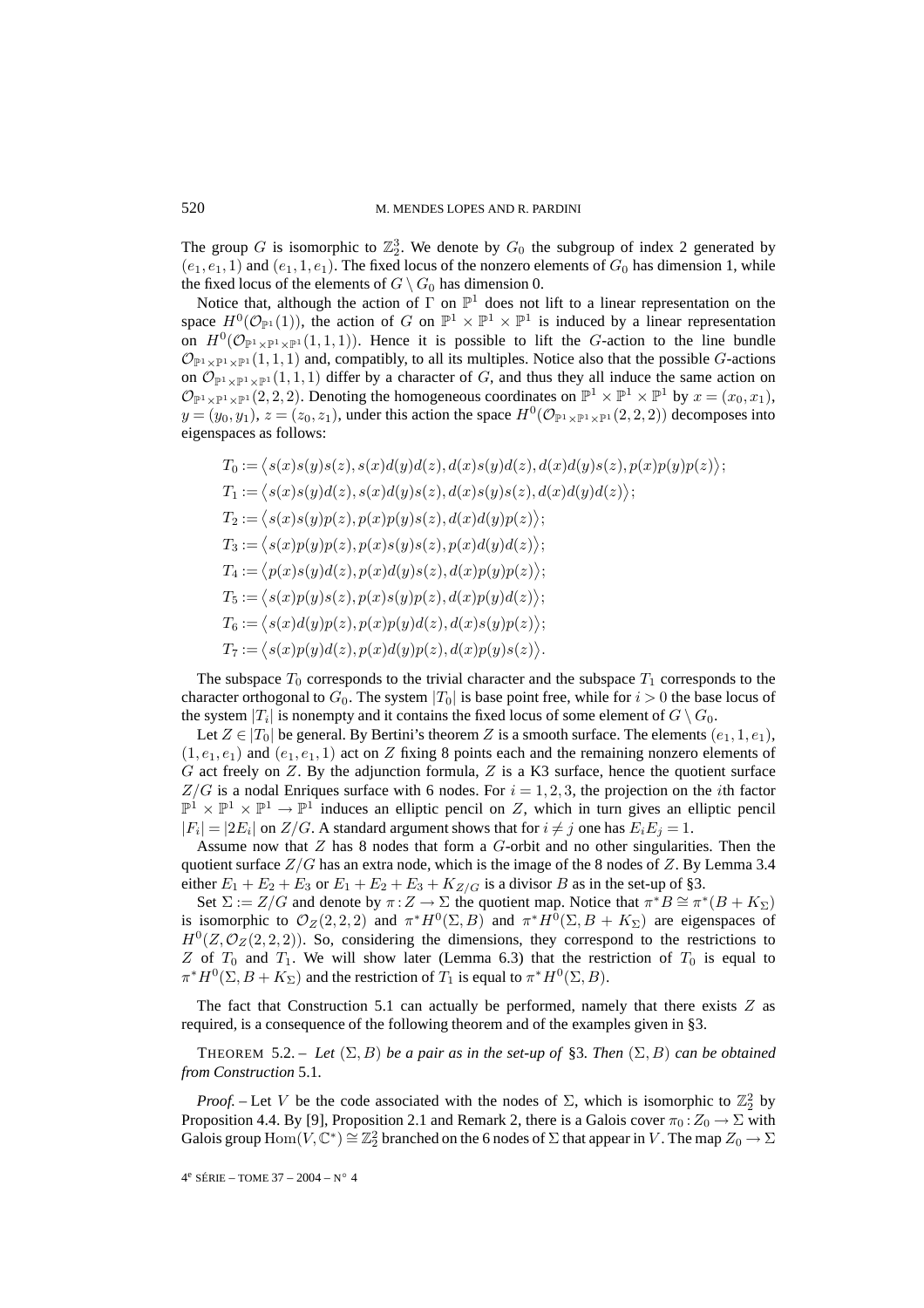can be factorized as  $Z_0 \to Z_1 \to \Sigma$ , where both maps are double covers branched on a set of 4 nodes. By [17, Proposition 3.1],  $Z_1$  is a nodal Enriques surface with 6 nodes, hence, by ib.,  $Z_0$  is an Enriques surface with 4 nodes. Let  $K \to \Sigma$  be the K3-cover of  $\Sigma$  and consider the following cartesian diagram:

$$
\begin{array}{ccc}\nZ & \longrightarrow & Z_0 \\
p & \pi_0 \\
K & \longrightarrow & \Sigma\n\end{array}
$$

The surface Z is a K3 surface with 8 nodes and the map  $Z \rightarrow Z_0$  is the K3-cover of  $Z_0$ . The composite map  $\pi: Z \to \Sigma$  is a Galois cover with Galois group isomorphic to  $\mathbb{Z}_2^3$ . Notice (cf. [9], proof of Proposition 2.1 and Remark 2) that, although the cover  $\pi_0 : Z_0 \to \Sigma$  is not uniquely determined (in fact there are four different possibilities), the cover  $\pi : Z \to \Sigma$  does not depend on the choice of  $Z_0$ .

For the reader's convenience the proof is broken into steps.

**Step 1:** *For*  $i = 1, 2, 3$  *there exist elliptic pencils*  $|C_i|$  *on* Z *such that*  $\pi^* F_i \equiv 4C_i$ *.* 

Since  $\pi$  is unramified in codimension 1, if  $F_i \in |F_i|$  is general then  $\pi^* F_i$  is a disjoint union of linearly equivalent elliptic curves. Hence, to prove the statement it is enough to show that  $\pi^*F_i$  has 4 connected components. Let  $\tilde{\pi}:Z\to Y$  the Galois cover obtained from  $\pi$  by taking base change with the minimal desingularization  $Y \to \Sigma$  and, as usual, denote by  $|F_i|$  the elliptic pencil of Y induced by | $F_i$ |. By Theorem 4.6 the pencil | $F_i$ | has a fibre  $G_i$  of type  $I_0^*$  or  $I_2^*$ . We write  $G_i = 2A_i + N_1^i + \cdots + N_4^i$ . By the results of §4, the nonzero elements of V correspond to the even sets  $N_1^i + \cdots + N_4^i$ ,  $i = 1, 2, 3$ . So by the definition of Z and  $\tilde{Z}$  (cf. also [9, §2]) we have the following formula:

$$
\tilde{\pi}_{*} \mathcal{O}_{\widetilde{Z}} = \mathcal{O}_{Y} \oplus K_{Y} \oplus \Big( \bigoplus_{i=1,2,3} \mathcal{O}_{Y}(A_{i} - \widetilde{E}_{i}) \Big) \oplus \Big( \bigoplus_{i=1,2,3} \mathcal{O}_{Y}(A_{i} - \widetilde{E}_{i}') \Big).
$$

The restriction of the line bundles  $\mathcal{O}_Y(-K_Y)$ ,  $\mathcal{O}_Y(A_i - E_i)$  and  $\mathcal{O}_Y(A_i - E'_i)$  to a general  $\widetilde{F}_i$  is trivial, hence  $\widetilde{\pi}^*\widetilde{F}_i$  has at least 4 connected components. So for  $i = 1, 2, 3$  we can write

$$
\tilde{\pi}^* F_i \equiv m_i \widetilde{C}_i
$$

where  $C_i$  is a smooth connected elliptic curve and  $m_i = 4$  or  $m_i = 8$ . Notice that  $C_i C_j \ge 2$ for  $i \neq j$ , since otherwise the product of the pencils  $|\tilde{C}_i|$  and  $|\tilde{C}_j|$  would give a birational map  $Z \to \mathbb{P}^1 \times \mathbb{P}^1$ . On the other hand, for  $i \neq j$  we have  $32 = \tilde{\pi}^* F_i \tilde{\pi}^* F_j = m_i m_j \tilde{C}_i \tilde{C}_j \geq 16 \tilde{C}_i \tilde{C}_j$ , hence  $m_i = m_j = 4$  and  $\tilde{C}_i \tilde{C}_j = 2$ . Finally, the pencils  $|\tilde{C}_i|$  induce pencils  $|C_i|$  on Z such that  $\pi^*F_i \equiv 4C_i$ .

**Step 2:** *The product of the pencils*  $|C_1|$ *,*  $|C_2|$  *and*  $|C_3|$  *defines an embedding* 

$$
\psi\!:\!Z\hookrightarrow \mathbb{P}^1\times \mathbb{P}^1\times \mathbb{P}^1
$$

*such that*  $\psi(Z)$  *is a divisor of type*  $(2,2,2)$ *.* 

We remark that  $D = C_1 + C_2 + C_3$  is ample on Z, since by Step 1 2 $D = \pi * B$  and B is ample on  $\Sigma$  by Corollary 3.3.

We let  $\epsilon: W \to Z$  be the minimal desingularization, we denote by  $N'_1, \ldots, N'_8$  the exceptional curves of  $\epsilon$  and we set  $D := \epsilon^* D$ ,  $C_i := \epsilon^* C_i$ . The divisor D is nef and big and the  $N_i'$  are the only irreducible curves that have intersection equal to 0 with  $\widetilde{D}$ . Since  $\widetilde{D}^2 = 12$ , by Reider's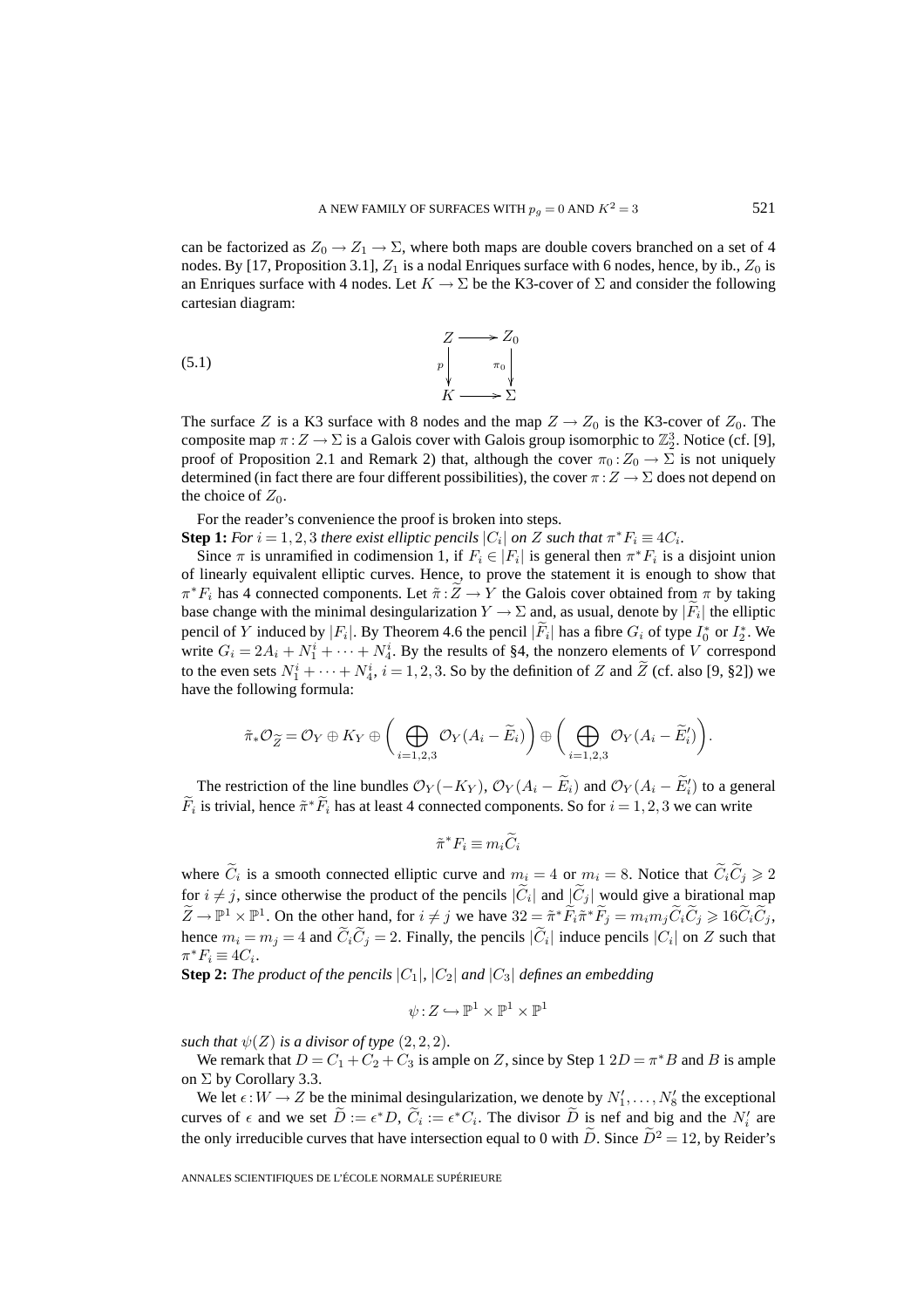Theorem and by the fact that the intersection form on a K3 surface is even, if two points  $x, y \in W$ are not separated by |D|, then there exists an effective connected divisor  $A \ni x, y$  such that either: (a)  $A^2 = -2$ ,  $A\tilde{D} = 0$ , or (b)  $A^2 = 0$ ,  $A\tilde{D} = 1$  or (c)  $A^2 = 0$ ,  $A\tilde{D} = 2$ . Possibility (a) corresponds to the case when both x and y belong to one of the curves  $N_i'$ . Recall that the pencils  $|\widetilde{C}_i|$  have no multiple fibres, because the double fibres of the pencils  $|\widetilde{F}_i|$  disappear when one takes the K3 cover (actually, it is not hard to prove that any elliptic fibration on a K3 has no multiple fibres). In case (b) one would have, say,  $\tilde{AC_1} = \tilde{AC_2} = 0$ , namely A would be a fibre of both  $|\tilde{C}_1|$  and  $|\tilde{C}_2|$ , which is impossible. If  $A^2 = 0$  and  $A\tilde{D} = 2$ , then we have, say,  $A\tilde{C}_1 = 0$ and A is a fibre of  $|\tilde{C}_1|$ . But in this case  $\tilde{AD} = 4$ , a contradiction.

The above discussion shows that the map  $\psi$  is one-to-one onto its image and that the differential of  $\psi$  at every smooth point of  $\Sigma$  is nonsingular. In particular the image of  $\psi$  is an hypersurface with at most isolated singularities, hence it is normal. It follows that  $\psi$  is an isomorphism. The fact that the image is a divisor of type  $(2, 2, 2)$  is a consequence of the fact that  $C_iC_j = 2$  if  $i \neq j$ .

**Step 3:** *There exist coordinates on*  $\mathbb{P}^1 \times \mathbb{P}^1 \times \mathbb{P}^1$  *such that the surface*  $\psi(Z)$  *is an element of the linear system*  $|T_0|$  *defined in Construction* 5.1 *and the action of the Galois group of*  $Z \to \Sigma$ *coincides with the group action defined there.*

Denote by G the Galois group of  $\pi$ . By the definition of the map  $\psi$ , the three copies of  $\mathbb{P}^1$  in  $\mathbb{P}^1 \times \mathbb{P}^1 \times \mathbb{P}^1$  can be naturally identified with (the dual of) the linear systems  $|C_1|, |C_2|$  and  $|C_3|$ , hence G acts on  $\mathbb{P}^1 \times \mathbb{P}^1 \times \mathbb{P}^1$  and the embedding  $\psi : Z \to \mathbb{P}^1 \times \mathbb{P}^1 \times \mathbb{P}^1$  is G-equivariant with respect to the given actions. We have seen in Step 1 that for every  $i = 1, 2, 3$  there is a nonzero  $g_i \in G$  such that  $g_i$  acts trivially on  $|C_i|$ . Since the fixed locus of  $g_i$  on  $|C_1| \times |C_2| \times |C_3|$  has positive dimension and Z is ample,  $g_i$  has fixed points on Z. Since by construction the cover  $\pi: Z \to \Sigma$  factorizes through the K3 cover  $K \to \Sigma$ , it follows that  $g_1, g_2, g_3$  do not generate G. On the other hand  $g_i$  must act nontrivially on  $|C_i|$  for  $j \neq i$ , since otherwise the fixed locus of  $g_i$  on  $\mathbb{P}^1 \times \mathbb{P}^1 \times \mathbb{P}^1$  would be a divisor and  $g_i$  would fix a curve of Z pointwise. Hence  $G_0 := \{1, g_1, g_2, g_3\}$  is a subgroup of G isomorphic to  $\mathbb{Z}_2^2$ . Fix  $h \in G \setminus G_0$ . For every i we can choose homogeneous coordinates on  $\mathbb{P}^1 = |C_i|$  such that, using the notation of Construction 5.1, the nonzero element of  $G_0/g_i$  acts as  $e_1$  and h acts as  $e_2$ . With respect to these coordinates we have:  $g_1 = (1, e_1, e_1), g_2 = (e_1, 1, e_1), g_3 = (e_1, e_1, 1), h = (e_2, e_2, e_2)$ , namely the G-action on  $\mathbb{P}^1 \times \mathbb{P}^1 \times \mathbb{P}^1$  is the same as in Construction 5.1 and the surface Z, being G-invariant, belongs to one of the linear systems  $|T_i|, i = 0, \ldots, 7$ . In addition, each of the nonzero elements of  $G_0$  fixes 8 points of Z and the elements of  $G \setminus G_0$  act freely on Z. This is the same as saying that Z is in general position with respect to the fixed loci of all the elements, hence, as we have remarked in Construction 5.1, Z must be an element of  $|T_0|$ .  $\Box$ 

#### **6. Enriques surfaces with 7 nodes: a parametrization**

The aim of this section is to construct a quasi-projective variety parametrizing the isomorphism classes of pairs  $(\Sigma, B)$  as in the set up of §3 and to study the geometry of this space. In addition, we show the existence of a tautological family on a finite Galois cover of the parametre space. This tautological family admits a section and a simultaneous resolution.

These results are used in the next section to describe the subset of the moduli space of surfaces with  $p_q = 0$  and  $K^2 = 3$  consisting of the surfaces S that have an involution  $\sigma$  such that: (1) the quotient surface  $S/\sigma$  is birational to an Enriques surface; (2) the bicanonical map  $\varphi$  of S is composed with  $\sigma$ .

We use all the notation from the previous sections. For a pair  $(\Sigma, B)$  as in the set-up of §3 we denote as usual by  $\eta: Y \to \Sigma$  the minimal desingularization and by  $N_1, \ldots, N_7$  the exceptional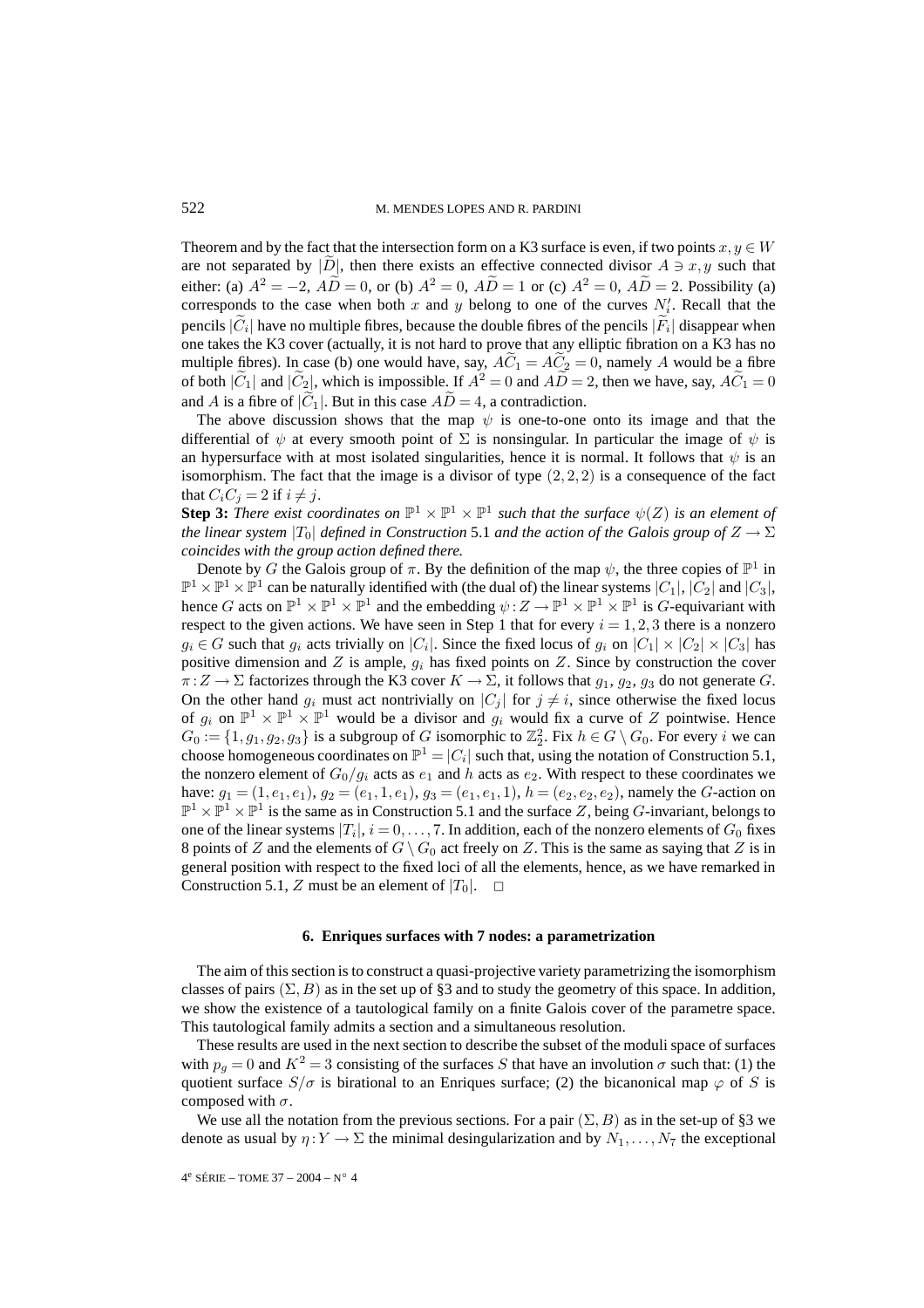curves of  $\eta$ . In addition we assume that  $N_7$  is the nodal curve that does not appear in the code V associated to  $N_1, \ldots, N_7$  (cf. §4).

Denote by N the subset of  $|T_0|$  consisting of the surfaces Z that satisfy the following conditions:

(a)  $Z$  is in general position with respect to the fixed loci of the elements of  $G$ ;

(b)  $Z$  has 8 nodes that form a  $G$ -orbit and no other singularities.

The set N is clearly open in the set of singular surfaces of  $|T_0|$  and it is nonempty by the results of the previous section, hence it is a quasi-projective variety of dimension 3. We denote by  $\mathcal{I} \subset (\mathbb{P}^1 \times \mathbb{P}^1 \times \mathbb{P}^1) \times \mathcal{N}$  the incidence variety, consisting of the pairs  $(P, Z)$  such that P is a singular point of Z and we denote by  $p_1$ ,  $p_2$  the projections of T onto the two factors. There is a natural G-action on I, which is free by the definition of N, and the map  $p_2 : \mathcal{I} \to \mathcal{N}$  is the quotient map with respect to this G-action.

The first goal of this section is to study the geometry of  $N$ . We have the following:

THEOREM  $6.1$ . – *The variety*  $N$  *is smooth, irreducible of dimension* 3 *and unirational.* 

The proof that  $N$  is smooth is completely elementary (cf. Lemma 6.2 below), but proving the irreducibility requires a series of intermediate results.

LEMMA  $6.2$  – *The variety*  $N$  *is smooth of dimension* 3*.* 

*Proof.* – Since the incidence variety  $\mathcal I$  is a topological covering of  $\mathcal N$ , it is enough to prove that  $\mathcal I$  is smooth of dimension 3. This can be easily seen by means of a local computation, using the fact that the linear system  $|T_0|$  has no base points and the fact that for a pair  $(P, Z)$  in T the point P is an ordinary double point of Z.  $\Box$ 

LEMMA 6.3. – *Assume that the pair*  $(\Sigma, B)$  *is obtained from*  $Z \in \mathcal{N}$  *using Construction* 5.1 *and let*  $\pi: Z \to \Sigma$  *be the quotient map. Then:* 

$$
\pi^* H^0(\Sigma, B) = T_1|_Z; \qquad \pi^* H^0(\Sigma, B + K_{\Sigma}) = T_0|_Z.
$$

*Proof.* – We have already remarked in Construction 5.1 that  $H^0(\Sigma, B)$  and  $H^0(\Sigma, B + K_{\Sigma})$ pull back to  $T_0|_Z$  and  $T_1|_Z$ . So we only need to decide which is which.

Let  $s \in T_0|_Z$  be general, let D be the divisor of zeros of s and let  $\overline{D}$  be the image of D in  $\Sigma$ . The divisor  $\overline{D}$  is smooth and it is numerically equivalent to B. Let  $f: X \to Z$  be the double cover branched on D. Denote by L the total space of the line bundle  $\mathcal{O}_Z(1,1,1)$ , by  $p: L \to Z$ the projection and by z the tautological section of  $p^*O_Z(1, 1, 1)$ . Then X is isomorphic to the hypersurface  $\{z^2 - p^*s = 0\} \subset L$  and the G-action on L (cf. Construction 5.1) preserves X. Hence the  $G$ -action on  $Z$  lifts to  $X$  and we have a commutative diagram:



where  $q: X \to \overline{X} := X/G$  is the quotient map. By commutativity of the diagram, the map  $\overline{X} \to \Sigma$  is a double cover branched on  $\overline{D}$  and on a subset of the 6 nodes of  $\Sigma$  that are the images of the fixed points of the G-action on Z. As before, let  $\eta: Y \to \Sigma$  be the minimal desingularization of Σ. Set  $\overline{D} = \eta^* \overline{D}$  and denote by  $N_1, \ldots, N_k$  the nodal curves of Y corresponding to the nodes of  $\Sigma$  where  $\overline{X} \to \Sigma$  ramifies. The class of  $D + N_1 + \cdots + N_k$  is divisible by 2 in Pic(X), hence its self-intersection, which is equal to  $6 - 2k$ , is divisible by 8. Since  $k \le 6$ , it follows that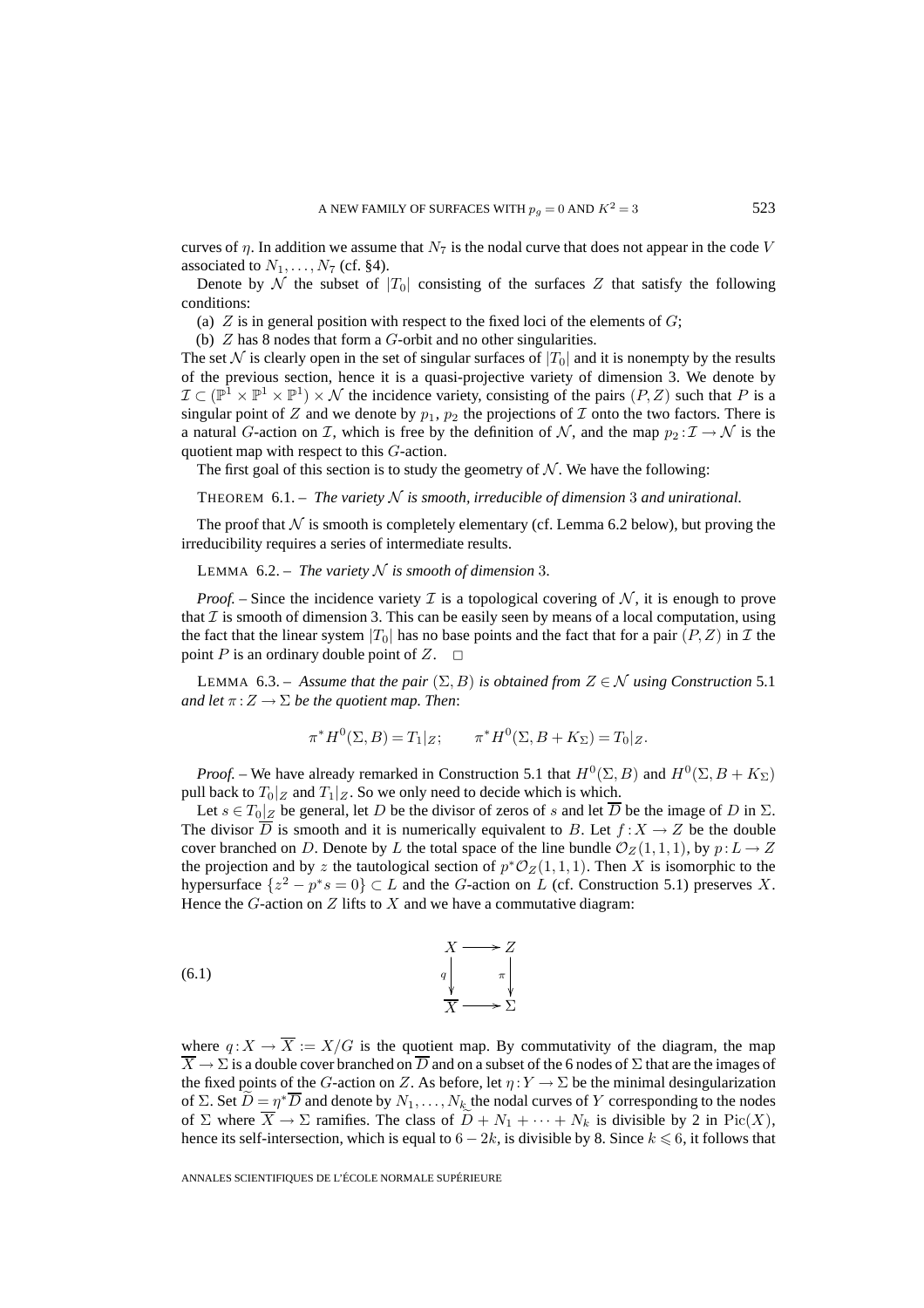$k = 3$ . If  $\widetilde{D}$  were linearly equivalent to  $\widetilde{B}$ , then  $N_4 + N_5 + N_6 + N_7$  would be divisible by 2 in  $Pic(Y)$ , contradicting the fact that  $N<sub>7</sub>$  does not appear in the code V associated with the curves  $N_1, \ldots, N_7$ . So we must have  $\widetilde{D} = \widetilde{B} + K_Y$ , and thus  $T_0|_Z = \pi^* H^0(\Sigma, B + K_\Sigma)$ .  $\Box$ 

LEMMA 6.4. – *The curve*  $N_7$  *is not contained in a double fibre of*  $|\widetilde{F}_i|$ *, for*  $i = 1, 2, 3$ *.* 

*Proof.* – Assume by contradiction that  $N_7$  is contained in a double fibre of, say,  $|F_1|$ . Then, by Theorem 4.6,  $N_7$  is contained in a fibre 2A of  $|\widetilde{F}_1|$  with A of type  $I_2$ . The cover  $\widetilde{\pi} : \widetilde{Z} \to Y$ obtained from  $\pi: Z \to \Sigma$  by taking base change with  $\eta: Y \to \Sigma$  is étale over A. More precisely, by Step 1 of the proof of Theorem 5.2 the divisor  $\tilde{\pi}^{-1}(A)$  is the disjoint union of 2 connected curves, each mapping to A with Galois group  $\mathbb{Z}_2^2$ , but this is impossible since the fundamental group of A is cyclic.  $\square$ 

LEMMA 6.5. – *Assume that*  $|K_{\Sigma} + B|$  *is birational and let*  $\psi : \Sigma \to \mathbb{P}^3$  *be the corresponding morphism.* Set  $\Sigma' := \Sigma \setminus (E_1 \cup E_1' \cup \cdots \cup E_3')$ *.* Then the restricted map  $\psi|_{\Sigma'} : \Sigma' \to \psi(\Sigma')$  is an isomorphism.

*Proof.* – The map  $\psi$  is a morphism onto a sextic of  $\mathbb{P}^3$ . The divisor B is ample by Corollary 3.3, hence  $K_{\Sigma} + B$  is also ample and  $\psi : \Sigma \to \psi(\Sigma)$  is the normalization map. For  $i = 1, 2, 3$ , the supports  $E_i$ ,  $E'_i$  of the double fibres of  $|F_i|$  are mapped 2-to-1 onto distinct lines  $L_i$ ,  $L'_i$  which are double for  $\psi(\Sigma)$ . The general curve of  $|K_{\Sigma}+B|$  is smooth of genus 4, hence the general section C of  $\psi(\Sigma)$  has geometric genus 4. Since C has arithmetic genus 10 and it has at least 6 singular points  $C \cap L_1, \dots, C \cap L'_3$ , it follows that  $L_1, \dots, L'_3$  are the only 1–dimensional components of the singular locus of  $\psi(\Sigma)$ . Since  $K_{\Sigma} + B \equiv E_1 + E_2 + E'_3 \equiv \cdots \equiv E'_1 + E'_2 + E'_3$ , the inverse image of  $\psi(\Sigma) \setminus (L_1 \cup \cdots \cup L'_3)$  is  $\Sigma'$ . The surface  $\psi(\Sigma') = \psi(\Sigma) \setminus (L_1 \cup \cdots \cup L'_3)$  is normal, since it is an hypersurface and it is smooth in codimension 1. It follows that the map  $\psi|_{\Sigma'} : \Sigma' \to \psi(\Sigma')$  is an isomorphism.  $\Box$ 

We denote by  $\mathcal{N}_0 \subset \mathcal{N}$  the set of surfaces Z such that  $|T_0|$  induces a birational map  $Z/G \to \mathbb{P}^3$ . By Lemma 6.3  $Z \in \mathcal{N}_0$  if and only if the system  $|K_{\Sigma} + B|$  is birational, where  $(\Sigma, B)$  is the pair obtained from Z by Construction 5.1. The set  $\mathcal{N}_0$  is open in N.

PROPOSITION 6.6. – *The set*  $\mathcal{N}_0$  *is dense in*  $\mathcal{N}$ *.* 

*Proof. –* We only give an outline of the proof, which otherwise would be quite lengthy. The reader can easily fill in the missing details.

Let  $Z \in \mathcal{N}$  be a point. Denote by  $(\Sigma, B)$  the pair obtained from Z by Construction 5.1 and denote by  $Z \to \Sigma$  the G-cover defined in the proof of Theorem 5.2. Let Y be the minimal desingularization of  $\Sigma$ , let  $N_1,\ldots,N_7$  be the corresponding nodal curves on Y and let  $Z \to Y$ be the G-cover obtained from  $\pi: Z \to \Sigma$  by taking base change with  $\eta$ . As in Example 3.7, consider the restriction  $\mathcal{Y}_1 \to (U_1, 0)$  of the Kuranishi family of Y to the subset where the classes of  $N_1, \ldots, N_7$  stay effective. We recall that the base of the Kuranishi family of Y is smooth of dimension 10 by [1, Theorem VIII.19.3]. Thus the set  $U_1$  is smooth of dimension 3 by [4, Theorem 2.14].

After possibly shrinking  $U_1$ , one can construct by standard arguments a G-cover  $\tilde{Z} \to \mathcal{Y}_1$ that specializes to  $\widetilde{Z} \to Y$  over the point  $0 \in U_1$ . The induced family of surfaces  $\widetilde{Z} \to U_1$  is smooth. Furthermore, after possibly shrinking  $U_1$  again, the proof of Theorem 5.1 can be easily modified to show the existence of a G-equivariant map  $\Psi \tilde{Z} \to U_1 \times (\mathbb{P}^1 \times \mathbb{P}^1 \times \mathbb{P}^1)$  over  $U_1$ that extends the birational map  $\widetilde{Z} \to \mathbb{P}^1 \times \mathbb{P}^1 \times \mathbb{P}^1$  obtained by composing  $\widetilde{Z} \to Z$  with the embedding  $\psi: Z \to \mathbb{P}^1 \times \mathbb{P}^1 \times \mathbb{P}^1$  defined in Step 2 of the proof of Theorem 5.1. For every  $t \in U_1$  the surface  $\Psi(\tilde{\mathcal{Z}}_t)$  belongs to the linear system  $|T_0|$ , and hence, for small  $t \in U_1$ , to N.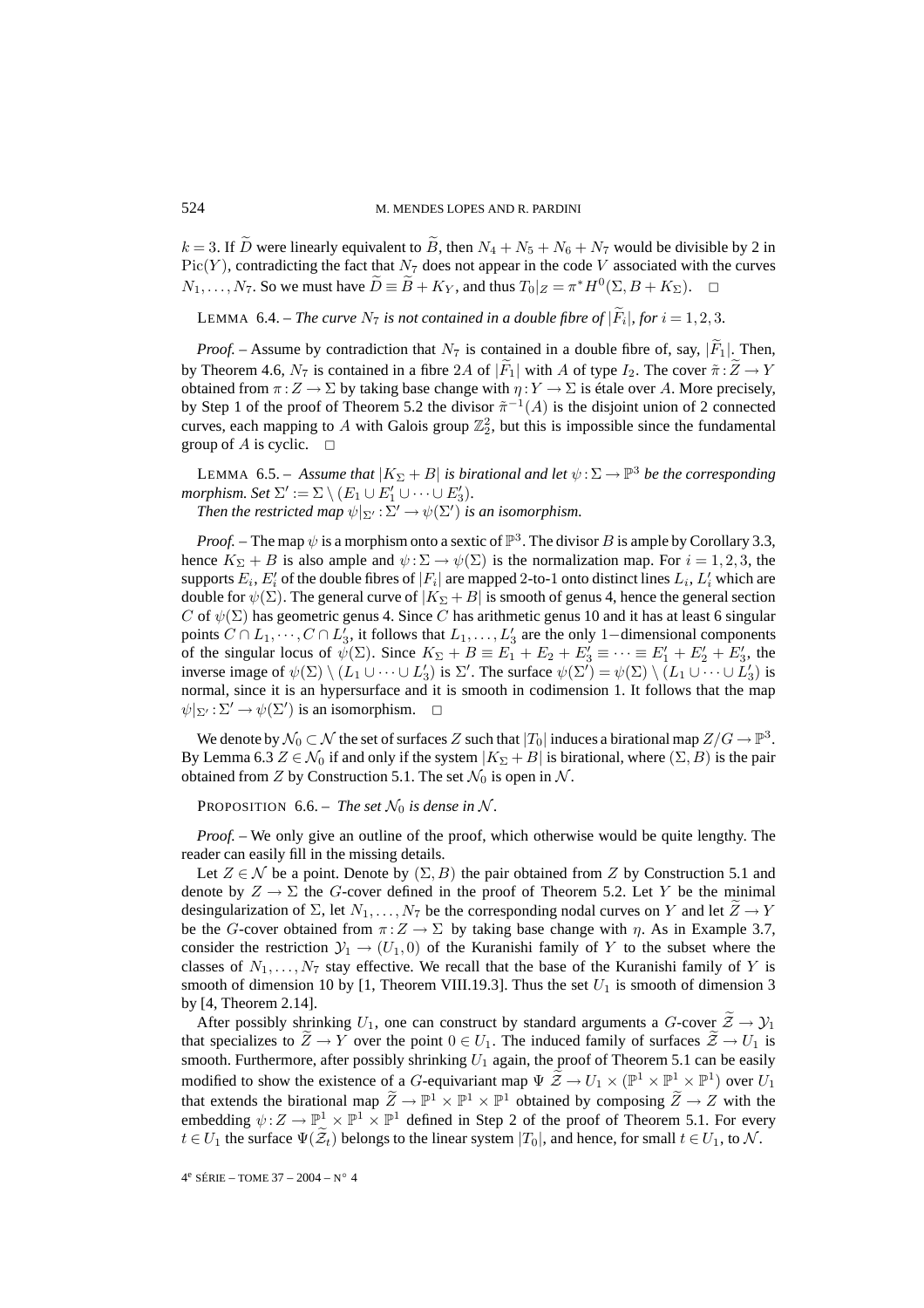Assume now that  $Z \notin \mathcal{N}_0$ . By Lemma 6.3, the system  $|B + K_{\Sigma}|$  is not birational. The configuration of reducible fibres of the pencils  $|\overline{F_i}|$  on Y is described in Theorem 4.6(2). By the proof of Theorem 4.6, the components of the reducible fibres of the elliptic pencils can be labelled in such a way that their dual diagram is the one given in Fig. 1 and  $F_iA_j = 2\delta_{i,j}$ . In the notation of the proof of Theorem 4.6, we have

$$
\lambda_1 + \lambda_2 + \lambda_3 \equiv B + K_Y
$$
 and  $\lambda_1 + \lambda_2 \equiv F_3$ .

Then we have

$$
N_1 + N_2 + N_6 + 2A_3 = \lambda_3 \equiv \widetilde{B} + K_Y - \widetilde{F}_3 \equiv \widetilde{E}_1 + \widetilde{E}_2 - \widetilde{E}_3 + K_Y.
$$

We denote by  $\mathcal{E}_i$  the line bundle on  $\mathcal{Y}_1$  that extends  $E_i$ ,  $i = 1, 2, 3$ , by  $\mathcal{B} = \mathcal{E}_1 + \mathcal{E}_2 + \mathcal{E}_3$ the line bundle that extends B and by  $\mathcal{N}_i$  the divisor that extends  $N_i$ ,  $i = 1, \ldots, 7$ . By [7, Proposition 5.2.1] and [8, Theorem 4.7.2], the system  $|K_{Y_t} + \mathcal{B}_t|$  is not birational if and only if  $\mathcal{E}_{1,t} + \mathcal{E}_{2,t} - \mathcal{E}_{3,t} + K_{Y_t}$  is effective. Again by [4, Theorem 3.7], the subset  $U_2$  of the base U of the Kuranishi family of Y where the divisors

$$
\widetilde{\mathcal{E}}_{1,t} + \widetilde{\mathcal{E}}_{2,t} - \widetilde{\mathcal{E}}_{3,t} + K_{Y_t}, \quad \mathcal{N}_{3,t}, \quad \mathcal{N}_{4,t}, \quad \mathcal{N}_{5,t}, \quad \mathcal{N}_{7,t}
$$

are effective is smooth of dimension 2 in a neighbourhood of  $t = 0$ . Hence  $U_1 \setminus U_2$  is nonempty and for  $t \in U_1 \setminus U_2$  the surface  $\Psi(\tilde{\mathcal{Z}}_t)$  is an element of  $\mathcal{N}_0$ . This proves that  $\mathcal{N}_0$  is dense in  $\mathcal{N}$ .

*Proof of Theorem 6.1.* – The variety  $N$  is smooth of dimension 3 by Lemma 6.2. By Lemma 6.6, to complete the proof it suffices to show that  $\mathcal{N}_0$  is irreducible and unirational.

Denote by  $\mathcal{I}_0$  the restriction to  $\mathcal{N}_0$  of the incidence variety  $\mathcal I$  and denote again by

$$
p_1: \mathcal{I}_0 \to \mathbb{P}^1 \times \mathbb{P}^1 \times \mathbb{P}^1
$$
 and  $p_2: \mathcal{I}_0 \to \mathcal{N}_0$ 

the projections. The map  $p_2$  is an étale G-cover by construction. We prove the theorem by showing that  $p_1$  is injective.

Let  $P \in p_1(\mathcal{I}_0)$  be a point. The fibre  $p_1^{-1}(P)$  is a (nonempty) open subset of the linear subsystem of  $|T_0|$  consisting of the surfaces which are singular at P. Assume that  $p_1^{-1}(P)$  has positive dimension and let Z, Z' be two distinct surfaces in  $p_1^{-1}(P)$ , let  $(\Sigma, B)$  be the pair obtained from Z by Construction 5.1 and let  $\eta: Y \to \Sigma$  be the minimal resolution. Recall that the image of P is the node of  $\Sigma$  corresponding to the nodal curve  $N_7$  of Y that does not appear in the code V. Denote by D the divisor on  $\Sigma = Z/G$  induced by the restriction of Z' to Z. By Lemma 6.3,  $D \equiv B + K_{\Sigma}$ . It is not difficult to check that the pull back D of D to Y vanishes on  $N_7$  of order at least 2. Hence  $h^0(Y, K_Y + B - 2N_7) > 0$  and the restriction map

$$
H^0(Y, K_Y + \widetilde{B} - N_7) \to H^0(N_7, \mathcal{O}_{N_7}(2))
$$

is not surjective. This is a contradiction to Lemma 6.5, since Z is an element of  $\mathcal{N}_0$ .  $\Box$ 

Let  $\mathcal{Z} \subset (\mathbb{P}^1 \times \mathbb{P}^1 \times \mathbb{P}^1) \times \mathcal{N}$  be the universal family. The group G acts on  $\mathcal{Z}$  preserving the fibres of  $\mathcal{Z} \to \mathcal{N}$ , hence we can take the quotient and obtain a family  $\mathfrak{S} := \mathcal{Z}/G \to \mathcal{N}$ , which is easily seen to be flat. We can also define a polarization  $\beta$  on  $\mathfrak{S}$  as follows: we modify the G-action on the line bundle  $\mathcal{O}_{\mathbb{P}^1 \times \mathbb{P}^1}$  (2, 2, 2) considered in Construction 5.1 by multiplying it with the nontrivial character of G orthogonal to the subgroup  $G_0$ . The effect of this choice is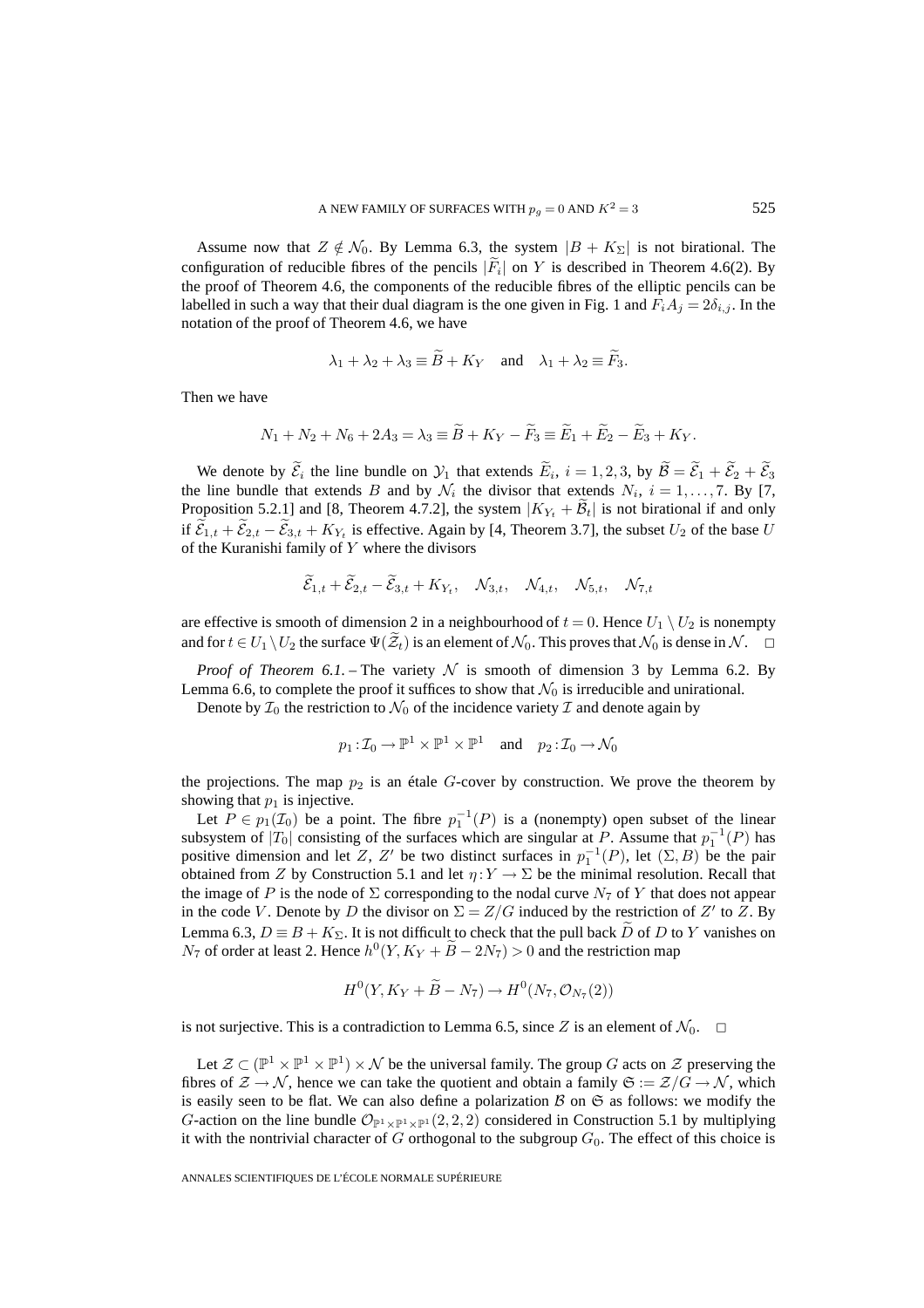that the G-invariant sections now correspond to the subspace  $T_1$ . Denote by  $Bs \subset \mathbb{P}^1 \times \mathbb{P}^1 \times \mathbb{P}^1$ the base locus of the system  $|T_1|$ . The restriction of  $\mathcal{O}_{\mathbb{P}^1 \times \mathbb{P}^1 \times \mathbb{P}^1}$  (2, 2, 2) to  $(\mathbb{P}^1 \times \mathbb{P}^1 \times \mathbb{P}^1) \setminus Bs$ is generated at every point by global sections which are invariant for the chosen linearization, hence it is the pull back of a line bundle  $\overline{B}$  from the quotient  $((\mathbb{P}^1 \times \mathbb{P}^1 \times \mathbb{P}^1) \setminus Bs)/G$ . One can check that, by the definition of N, the family Z is contained in  $(\mathbb{P}^1 \times \mathbb{P}^1 \times \mathbb{P}^1 \setminus Bs) \times \mathcal{N}$ . Hence the projection onto the first factor induces a map

$$
\mathfrak{S} \to (\mathbb{P}^1 \times \mathbb{P}^1 \times \mathbb{P}^1 \setminus Bs)/G.
$$

We let B be the pull back of  $\overline{B}$  via this map. For every  $t \in \mathcal{N}$  the elements of  $T_1$  give global sections of the restriction  $B_t$  of B to the fibre  $\Sigma_t$  of  $\mathfrak S$  at t. By Construction 5.1 and Lemma 6.3,  $(\Sigma_t, B_t)$  is a pair as in the set-up of §3 and by Theorem 5.2 all pairs  $(\Sigma, B)$  occur as  $(\Sigma_t, B_t)$  for some  $t \in N$ .

A *simultaneous resolution* of a flat family  $S \to U$  of normal projective surfaces is a flat family  $\mathcal{Y} \to U$  with a map  $\mathcal{Y} \to \mathcal{S}$  over U such that for every  $t \in U$  the restricted map  $Y_t \to S_t$  is the minimal resolution of the singularities of  $S_t$ .

PROPOSITION 6.7. – *The family*  $\mathfrak{S} \rightarrow \mathcal{N}$  *admits a simultaneous resolution*  $\mathcal{Y} \rightarrow \mathcal{N}$ *.* 

*Proof. –* To construct a resolution one can proceed as follows. First one blows up inside the family

$$
\mathcal{Z} \subset ((\mathbb{P}^1 \times \mathbb{P}^1 \times \mathbb{P}^1) \setminus Bs) \times \mathcal{N}
$$

the fixed loci of the nonzero elements of  $G$  and the set of the singular points of the fibres, thus obtaining a smooth family  $\mathcal{Z}'$  such that the fixed loci of the elements of G on  $\mathcal{Z}'$  are divisors. Then one takes as the simultaneous resolution of  $\mathfrak S$  the quotient  $\mathcal Y := \mathcal Z'/G$ .  $\Box$ 

LEMMA 6.8. – *The family of smooth surfaces*  $\mathcal{Y} \to \mathcal{N}$  *admits a section Sec*  $\subset \mathcal{Y}$ *.* 

*Proof.* – Consider the family  $\mathcal{Z} \subset (\mathbb{P}^1 \times \mathbb{P}^1 \times \mathbb{P}^1) \times \mathcal{N}$ . For every  $t \in \mathcal{N}$  the curve

$$
C := \{(1, 1, 1, 1)\} \times \mathbb{P}^1
$$

meets  $Z_t$  transversally at two smooth points, hence it induces an étale bisection of  $\mathcal{Z} \to \mathcal{N}$ . The image of this bisection in  $\mathfrak{S} = \mathcal{Z}/G$  is a section that intersects every fibre  $\Sigma_t$  at a smooth point, and its inverse image in  $\mathcal Y$  is the required section Sec.  $\Box$ 

We recall briefly from [20, Chapter 0, §5] (see also [10]) the main facts about relative Picard schemes.

Given a family  $\mathcal{X} \to T$ , one defines the relative Picard functor from the category of schemes over T to the category of sets. Given a scheme  $T' \to T$ , the relative Picard functor associates to  $T'$  the quotient of the group of isomorphism classes of line bundles on  $\mathcal{X} \times_T T'$  by the subgroup of the classes of line bundles pulled back from T'. If  $X \to T$  admits a section, one can define the relative Picard functor also by taking the isomorphism classes of "normalized" line bundles, namely of the line bundles whose restriction to the pull back over  $T'$  of the given section is trivial. If  $X \to T$  is flat and projective with reduced irreducible fibres and it admits a section, then the relative Picard functor is represented by a group scheme  $Pic_{\mathcal{X}/T} \to T$ . Therefore by Lemma 6.8 we can consider the scheme  $Pic_{\gamma/N} \to \mathcal{N}$ , where  $\gamma$  is the family defined in Proposition 6.7. Denote by  $\hat{B}$  the pull back to  $\hat{V}$  of the line bundle  $\hat{B}$  that we have previously defined on  $\hat{B}$  and denote by Ex the exceptional divisor of the simultaneous resolution  $\mathcal{Y} \to \mathfrak{S}$ . The line bundle  $B \otimes \mathcal{O}_{\mathcal{Y}}(Ex)$  defines a section  $b : \mathcal{N} \to \text{Pic}_{\mathcal{Y}/\mathcal{N}}$ . We define  $\mathcal{N} \subset \text{Pic}_{\mathcal{Y}/\mathcal{N}}$  to be the inverse image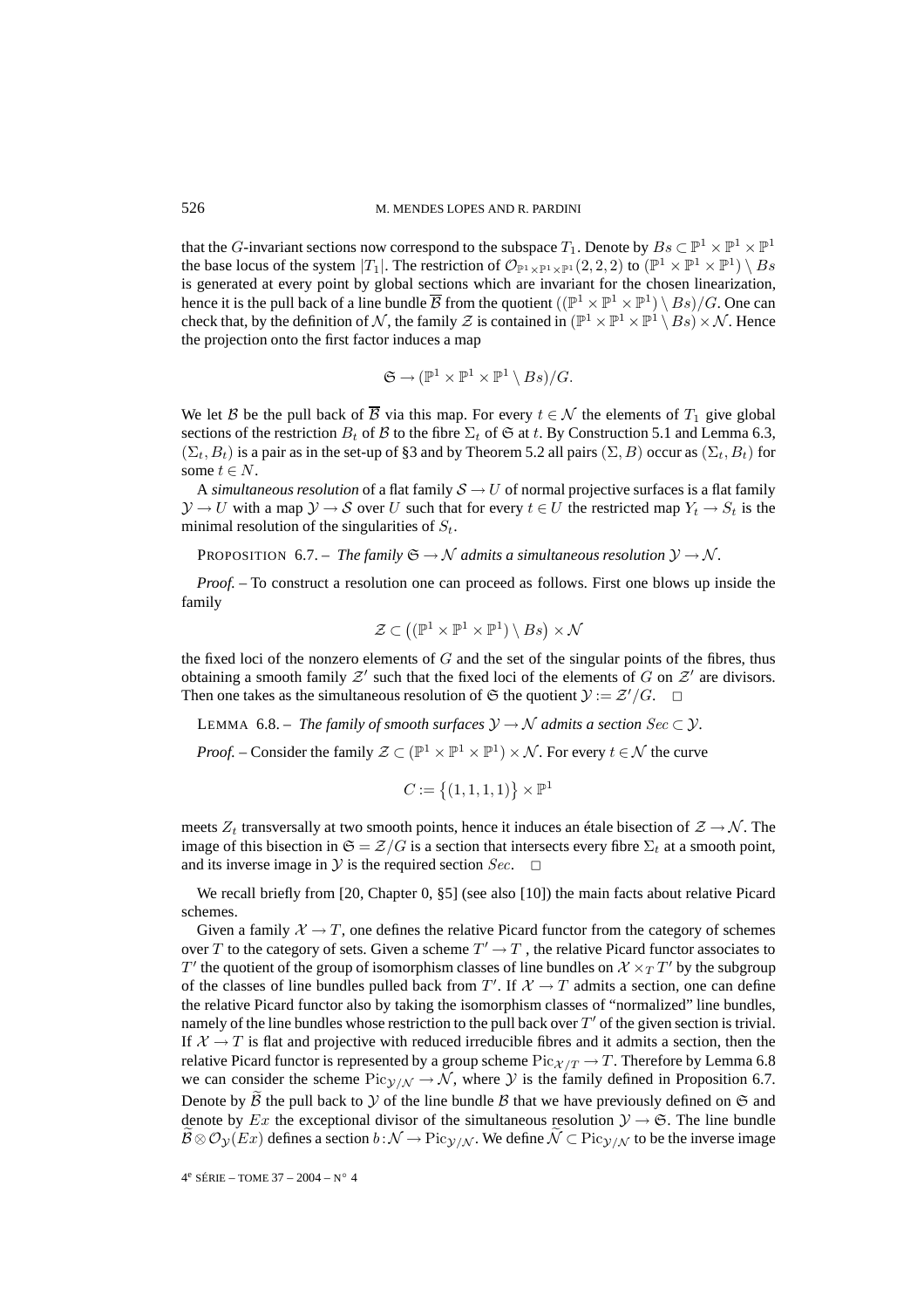of  $b(\mathcal{N})$  via the multiplication by 2 map  $\text{Pic}_{\mathcal{V}/\mathcal{N}} \to \text{Pic}_{\mathcal{V}/\mathcal{N}}$ . So  $\widetilde{\mathcal{N}}$  is closed in  $\text{Pic}_{\mathcal{V}/\mathcal{N}}$  and the natural map  $\widetilde{\mathcal{N}} \to \mathcal{N}$  is an étale double cover. A point of  $\widetilde{\mathcal{N}}$  determines a pair  $(\Sigma, B)$  together with a solution  $L \in Pic(Y)$  of the linear equivalence

$$
2L \equiv \widetilde{B} + N_1 + \cdots + N_7.
$$

We are finally ready to construct varieties that parametrize the isomorphism classes of pairs  $(\Sigma, B)$  and the isomorphism classes of triples  $(\Sigma, B, L)$  as above. We do this by taking the quotient of N and  $\widetilde{N}$  by a suitable finite group.

Let  $St(G)$  be the subgroup of  $Aut(\mathbb{P}^1 \times \mathbb{P}^1 \times \mathbb{P}^1)$  consisting of the elements  $\gamma$  such that  $\gamma G \gamma^{-1} = G$ . It is easy to verify that  $St(G)$  is a finite group. The group  $St(G)$  permutes the G-eigenspaces  $T_0,\ldots,T_7$  of  $H^0(\mathcal{O}_{\mathbb{P}^1\times\mathbb{P}^1\times\mathbb{P}^1}(2,2,2))$ . Since  $T_0$  is the only eigenspace of dimension 5 and  $T_1$  is the only eigenspace of dimension 4, it follows that  $St(G)$  preserves  $T_0$ and  $T_1$ . In view of this observation, it follows from the definitions given so far that  $St(G)$  acts on N, on the families Z, G and Y and on the line bundle B on G, and that all these actions are compatible. Clearly, the action of  $St(G)$  on  $\mathcal Y$  maps to itself the exceptional divisor Ex and therefore we also have an action of  $St(G)$  on  $\widetilde{\mathcal{N}}$ .

THEOREM 6.9. –

- (i) *The set of isomorphism classes of pairs*  $(\Sigma, B)$  *as in the set up of* §3 *is in one-to-one correspondence with the quasiprojective variety*  $\mathcal{N}/St(G)$ ;
- (ii) *The set of isomorphism classes of triples*  $(\Sigma, B, L)$ *, where*  $(\Sigma, B)$  *is a pair as above and*  $L \in Pic(Y)$  *satisfies*  $2L \equiv \widetilde{B} + N_1 + \cdots + N_7$ *, is in one-to-one correspondence with the quasi-projective variety*  $\widetilde{\mathcal{N}}$  /  $St(G)$ *.*

*Proof of Theorem 6.9.* – The proof is an easy consequence of the previous results.

Consider for instance statement (i) and let  $(\Sigma, B)$ ,  $(\Sigma', B')$  be isomorphic pairs. Then one observes the following facts: (1) up to the order, an isomorphism of the pairs  $(\Sigma, B)$  and  $(\Sigma', B')$  necessarily maps the pencils  $|F_i|$  on  $\Sigma$  to the pencils  $|F'_i|$  on  $\Sigma'$ , since these pencils can be recovered from the geometry of the image of the map associated to the system  $|B|$ , respectively |B'|; (2) any isomorphism  $\Sigma \to \Sigma'$  lifts to an isomorphism  $Z \to Z'$  of the corresponding covers, since these are defined intrinsically; (3) by (1) the isomorphism  $Z \rightarrow Z'$ is given by an element of  $St(G)$ .

The second statement can be proven in a similar way.  $\Box$ 

Since N is irreducible by Theorem 6.1, the variety  $\mathcal{N}/St(G)$  is also irreducible. The variety  $\mathcal N$ , being an étale double cover of  $\mathcal N$ , either is irreducible or it is the disjoint union of two components isomorphic to  $N$ . We close this section by showing that, in any case, taking the quotient of N by  $St(G)$  we get an irreducible variety.

PROPOSITION 6.10. – *The variety*  $\widetilde{\mathcal{N}}/St(G)$  *is irreducible.* 

*Proof.* – The variety  $\widetilde{\mathcal{N}}$ , being an étale cover of  $\mathcal{N}$ , is smooth by Lemma 6.2 and thus  $\widetilde{\mathcal{N}}/St(G)$  is normal. So, to prove that  $\widetilde{\mathcal{N}}/St(G)$  is irreducible it suffices to show that it is connected. We do this by showing that there exist a point t in N and an automorphism  $\gamma \in St(G)$ such that  $\gamma t = t$  but  $\gamma$  exchanges the two points of  $\widetilde{\mathcal{N}}$  lying over t. This amounts to finding a pair  $(\Sigma, B)$  such that there exists an automorphism h of  $\Sigma$  with  $h^*B \equiv B$  and such that the induced automorphism of Y exchanges the two solutions in  $Pic(Y)$  of the relation

$$
2L \equiv B + N_1 + \cdots + N_7.
$$

ANNALES SCIENTIFIQUES DE L'ÉCOLE NORMALE SUPÉRIEURE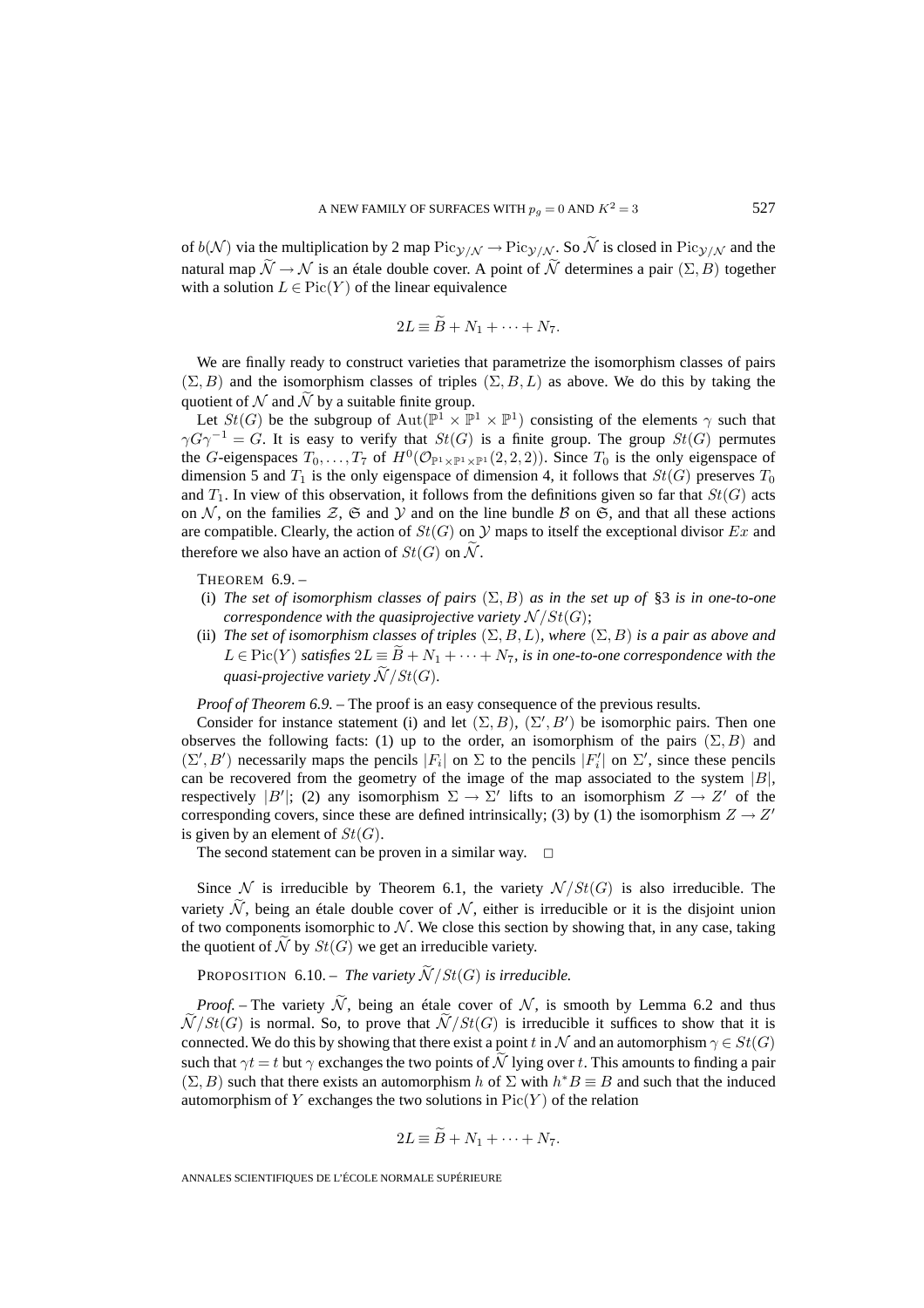Indeed by Theorem 5.2 such a pair is isomorphic to  $(\Sigma_t, B_t)$  for some t. Moreover, h induces an automorphism  $h'$  of Z, since Z is defined intrinsically. The set of pencils  $|F_1|, |F_2|, |F_3|$  is determined uniquely by B, hence it is preserved by h. It follows that  $h'$  is compatible with the embedding  $Z \to |C_1| \times |C_2| \times |C_3|$  (cf. proof of Theorem 5.2, Step 2). In other words, if we identify  $|C_1| \times |C_2| \times |C_3|$  with  $\mathbb{P}^1 \times \mathbb{P}^1 \times \mathbb{P}^1$  as in the proof of Theorem 5.2, then h' is induced by an element  $\gamma$  of  $St(G)$ . The pair  $(\Sigma, B)$  that we construct is a special instance of Example 3.5 (cf. also [17]).

So we let  $\mathbb{Z}_2^2 = \{1, e_1, e_2, e_3\}$  act on a product  $D_1 \times D_2$  of elliptic curves by

$$
(x, y) \stackrel{e_1}{\mapsto} (-x, y + b),
$$
  $(x, y) \stackrel{e_2}{\mapsto} (x + a, -y),$ 

where  $a \in D_1$  and  $b \in D_2$  are nonzero elements of order 2. The quotient surface  $\overline{\Sigma}$  is an Enriques surface with 8 nodes and has two elliptic pencils  $|F_1|, |F_2|$  such that  $F_1F_2 = 4$ , induced by the projections of  $D_1 \times D_2$  onto the two factors. One of the double fibres of  $|F_1|$  occurs over the image in  $\mathbb{P}^1 = D_1/\mathbb{Z}_2^2$  of the points 0 and a and the other one occurs over the image of the remaining 2-torsion points  $a_1$  and  $a_2$ . The fibres over the image in  $\mathbb{P}^1$  of the fixed points of  $x \mapsto -x + a$  map contain 4 nodes each and they give rise to two fibres of type  $I_0^*$  on the resolution Y of  $\overline{\Sigma}$ . Now we assume in addition that  $D_1$  admits an automorphism  $\tau$  of order 4 fixing the origin 0. The fixed locus of  $\tau$  consists of the origin and of another point of order 2. Hence we may take a in the above construction to be a fixed point of  $\tau$ . We observe that  $\tau$ exchanges the points  $a_1$  and  $a_2$ . Consider the automorphism

$$
h_0: D_1 \times D_2 \to D_1 \times D_2
$$

defined by  $(x, y) \mapsto (\tau x + a_1, y)$ . The automorphism  $h_0$  commutes with the elements of  $\mathbb{Z}_2^2$ , hence it induces an automorphism  $\bar{h}$  of the quotient surface  $\Sigma$ , that clearly maps each fibre of  $|F_2|$ to itself. The square of the map  $x \to \tau x + a_1$  is equal to the map  $x \mapsto -x + a$ . Thus  $x \mapsto \tau x + a_1$ has order 4 and it fixes 2 points, that are necessarily also fixed points of  $x \to -x + a$ . Hence  $\bar{h}$ maps to itself each of the fibres with 4 nodes of  $|F_1|$  and it induces the identity on one of them. On the other hand,  $\bar{h}$  exchanges the two double fibres of  $|F_1|$ . We let  $\Sigma$  be the surface obtained by resolving one of the singular points of  $\Sigma$  that are fixed by  $\bar{h}$ , we denote by C the exceptional curve of  $\Sigma \to \overline{\Sigma}$  and we set  $B := |F_1 + F_2 - C|$ , where we omit to denote pull backs. Clearly, h induces an automorphism h of  $\Sigma$  and an automorphism of Y that we also denote by h. As usual we denote by  $|F_i|$ ,  $i = 1, 2$ , the pull back of  $|F_i|$  to Y and by  $2E_i$ ,  $2E'_i$  the double fibres of  $|F_i|$ . Furthermore we let  $C_1$  and  $C_2$  be the multiple components of the two fibres of type  $I_0^*$  of  $|F_1|$ . Then the solutions in  $Pic(Y)$  of the relation

$$
2L \equiv \widetilde{B} + N_1 + \cdots + N_7
$$

are the linear equivalence classes of  $3E_1 + E_2 - C_1 - C_2 - C$  and of  $3E'_1 + E_2 - C_1 - C_2 - C$ . It is clear by the above description that these classes are exchanged by  $h$ .  $\Box$ 

## **7.** A new family of surfaces with  $p_q = 0$  and  $K^2 = 3$

In this section we apply the previous results to the study of the moduli of surfaces of general type with  $p_q = 0$  and  $K^2 = 3$ . We refer the reader to M. Manetti's Ph.D. thesis [14] for an excellent survey of the known results on this moduli space.

We keep the notation from the previous sections. Also we let  $M$  be the moduli space of (canonical models) of surfaces of general type with  $p<sub>q</sub> = 0$  and  $K<sup>2</sup> = 3$ , and we denote by  $\mathcal E$  the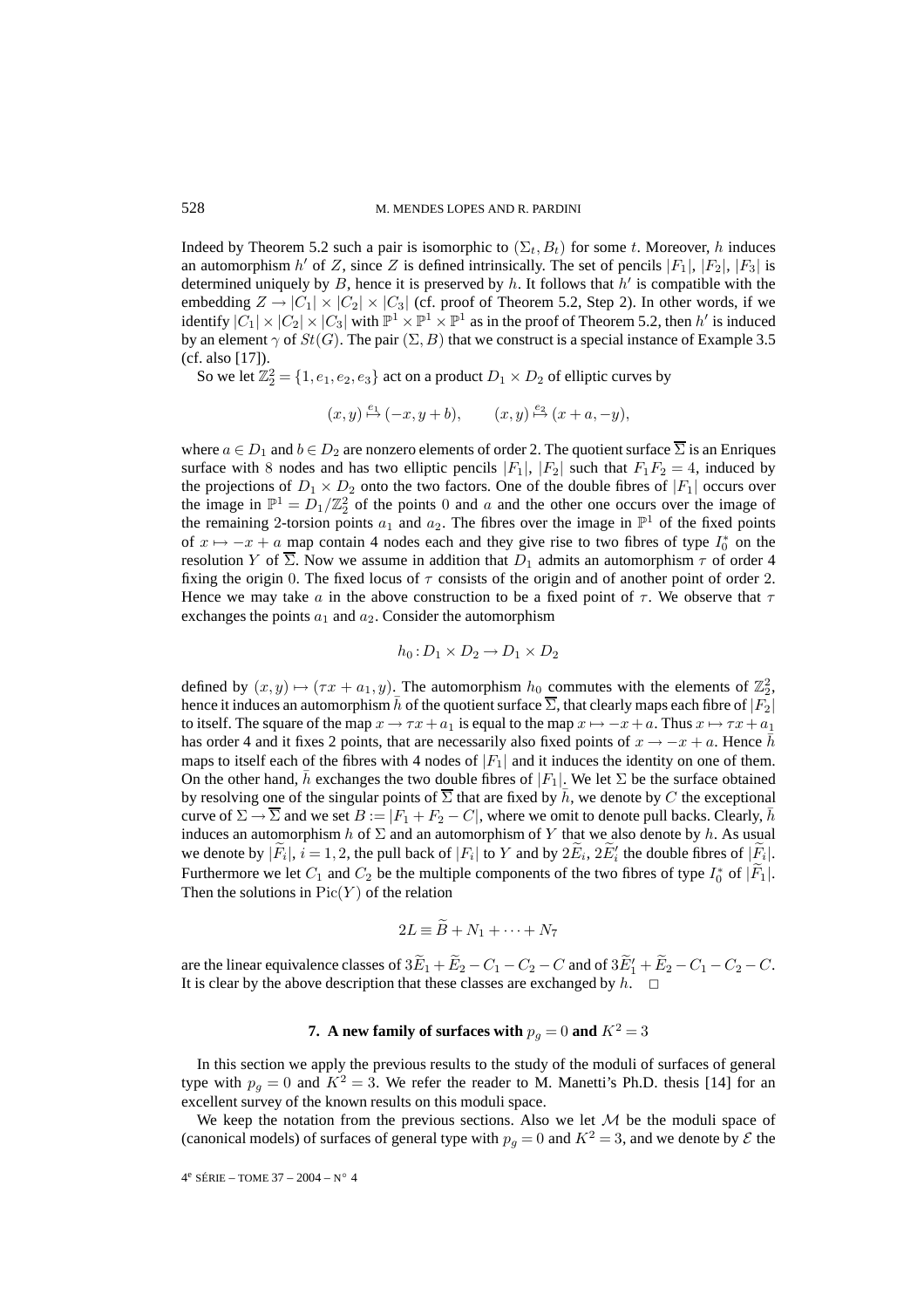subset of M consisting of the canonical surfaces whose bicanonical map is composed with an involution  $\sigma$  such that the quotient surface  $X/\sigma$  is birational to an Enriques surface. Notice that, if X belongs to  $\mathcal E$ , then, by Theorem 2.1,  $X/\sigma$  is in fact a nodal Enriques surface with 7 nodes.

THEOREM 7.1. – *The set*  $\mathcal{E}$  *is constructible. The closure*  $\overline{\mathcal{E}}$  *of*  $\mathcal{E}$  *in*  $\mathcal{M}$  *is irreducible and uniruled of dimension* 6*.* 

*Proof. –* The claims follow from the results of Section 6 by standard constructions.

Let N, N be the spaces introduced in §6 and let  $\tilde{q}: \mathcal{Y} \to \mathcal{N}$  be the family obtained by pulling back the family  $\mathcal{Y} \to \mathcal{N}$  defined in Proposition 6.7. We denote again by  $\hat{\mathcal{B}}$  and  $Ex$  the pullbacks on Y of the corresponding objects of Y. By Lemma 6.8, the family  $\mathcal{Y} \to \mathcal{N}$  has a section Sec, that induces a section of  $\tilde{q}$  that we denote again by *Sec*. Up to tensoring with a line bundle pulled back from  $\mathcal N$ , we may also assume that the line bundle  $\mathcal B$  is normalized with respect to the section Sec, namely that its restriction to Sec is trivial. Then, if we denote by  $\mathcal L$  the pull back to  $\mathcal Y$  of the normalized Poincaré line bundle on  $\mathcal{Y} \times \mathcal{N}$  Pic $\mathcal{Y}/\mathcal{N}$ , we have the equivalence relation

$$
2\mathcal{L} \equiv \mathcal{B} + Ex.
$$

Using these data one can construct a family  $p : \mathcal{X} \to \mathcal{V}$  of surfaces of general type such that: (1) the base V of the family is a nonempty open set in a  $\mathbb{P}^3$ -bundle over N, hence it is irreducible and ruled of dimension 6; (2) the image of the induced map  $V \rightarrow M$  is precisely  $\mathcal{E}$ ; (3) the map  $V \rightarrow M$  has finite fibres.  $\Box$ 

COROLLARY 7.2. – Let S be a smooth surface such that the canonical model of S is in  $\mathcal{E}$ . *Then*:

$$
\pi_1(S) \simeq \mathbb{Z}_2^2 \times \mathbb{Z}_4.
$$

*Proof.* – Since blowing up does not change the fundamental group of a smooth surface, we may assume that  $S$  is minimal. By Theorem 7.1, all the minimal surfaces whose canonical model is in E have the same fundamental group, so the statement follows by [21, Theorem 3.1].  $\Box$ 

PROPOSITION 7.3. – If  $X \in \mathcal{E}$ , then the bicanonical map  $\varphi$  of X is a morphism of degree *either* 2 *or* 4*. The subset*  $\mathcal{E}_{d4}$  *consisting of the surfaces for which* deg  $\varphi = 4$  *is a closed subset of*  $\mathcal E$  *of codimension* 1 *and its closure*  $\mathcal E_{d4}$  *is irreducible.* 

*Proof.* – The fact that  $\varphi$  is a morphism of degree 2 or 4 is immediate by Proposition 2.1. Since deg  $\varphi$  is a semicontinuous function of  $X \in \mathcal{M}$ , the set  $\mathcal{E}_{d4}$  is clearly closed in  $\mathcal{E}$  and it is a proper subset of  $\mathcal E$  by Examples 3.6 and 3.7. To show the last part of the statement one proceeds as in the proof of Theorem 7.1 by constructing a 5-dimensional family of surfaces that maps onto  $\mathcal{E}_{d4}$  with finite fibres. By Theorem 4.6, Propositions 2.1 and 2.2, the fibres of this family are the double covers  $X \to \Sigma$ , with  $\Sigma$  an Enriques surface with 7 nodes, branched on the nodes and on a divisor B with negligible singularities, and such that the pair  $(\Sigma, B)$  is as in Example 3.5. We omit the explicit construction of this family, which is standard by the classification of Enriques surfaces with 8 nodes given in [17].  $\Box$ 

*Remark* 7.4. – The main question left open by Theorem 7.1 is whether  $\overline{\mathcal{E}}$  is an irreducible component of M. To answer this question one has to consider for  $X \in \mathcal{E}$  the natural map of functors  $Def(X, \sigma) \to Def(X)$ , where  $Def(X)$  denotes deformations of X and  $Def(X, \sigma)$ denotes deformations of X with an involution extending  $\sigma$ . One needs to decide whether this map is surjective for a general  $X$ . To show that this is indeed the case, it is enough to exhibit one surface  $X \in \mathcal{E}$  such that the map  $Def(X, \sigma) \to Def(X)$  is smooth, and smoothness can in turn be checked by means of an infinitesimal computation. Unfortunately, although we can show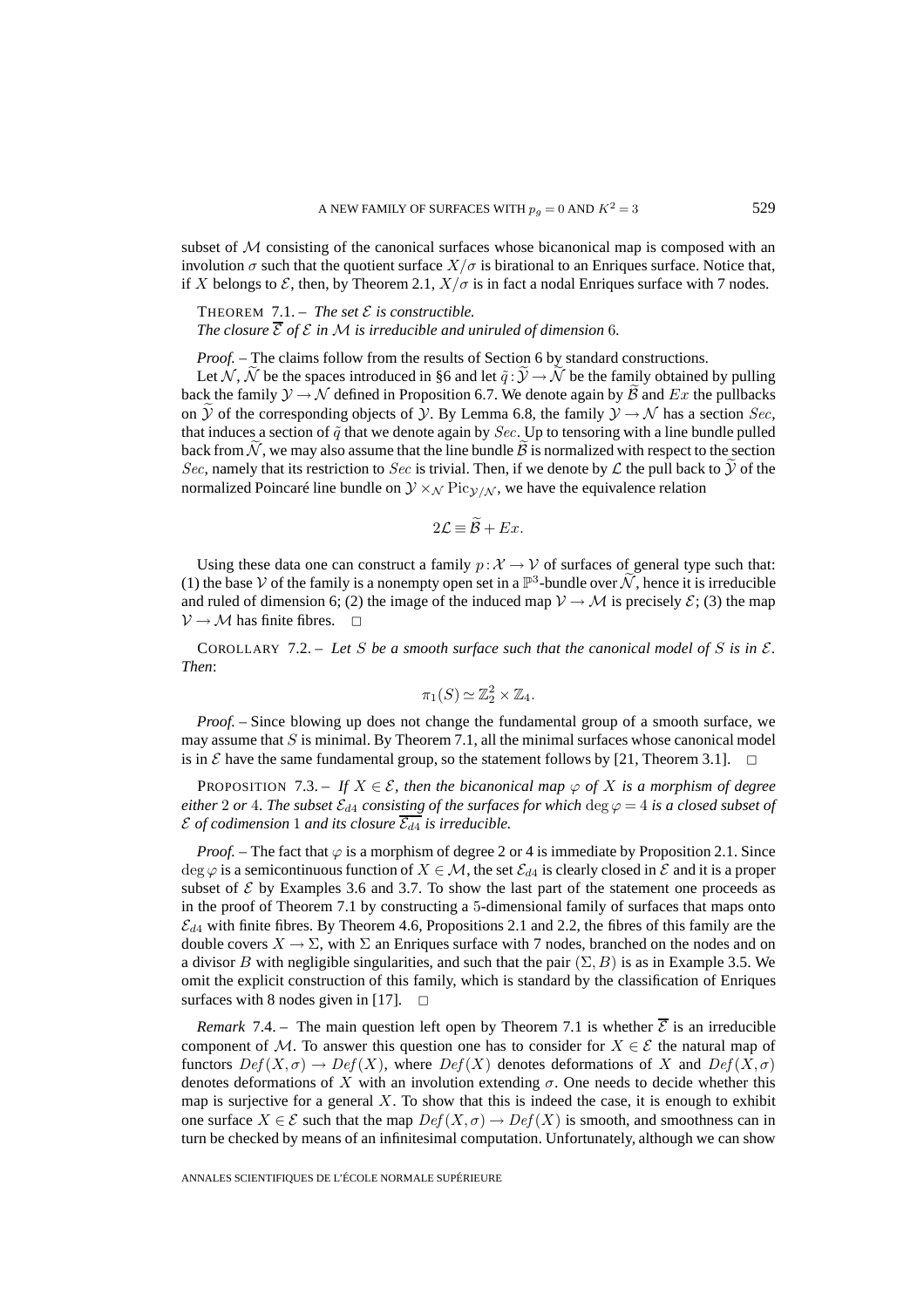that for a smooth  $X \in \mathcal{E}$  the functor  $Def(X, \sigma)$  is smooth, we have not been able to prove the smoothness of  $Def(X, \sigma) \to Def(X)$ . Notice that, since the expected dimension of  $Def(X)$  is equal to 4, Theorem 7.1 implies that the obstruction space  $T_X^2$  of  $Def(X)$  has dimension  $\geq 2$  at every point of  $\mathcal{E}$ .

## **Acknowledgements**

The present collaboration takes place in the framework of the European contract EAGER, no. HPRN-CT-2000-00099. It was partially supported by the 1999 and 2001 Italian P.R.I.N. "Geometria sulle Varietà Algebriche" and by the "Financiamento Plurianual" of CMAF. The first author is a member of the Center for Mathematical Analysis, Geometry and Dynamical Systems, IST, and was partially supported by FCT (Portugal) through program POCTI/FEDER, and the second author is a member of GNSAGA of CNR.

We are indebted to Igor Dolgachev, Barbara Fantechi and Marco Manetti for useful discussions whilst writing this paper.

#### REFERENCES

- [1] BARTH W., PETERS C., VAN DE VEN A., Compact Complex Surfaces, Ergebnisse der Mathematik und ihrer Grenzgebiete (3), vol. **4**, Springer-Verlag, Berlin, 1984.
- [2] BEAUVILLE A., Sur le nombre maximum de points doubles d'une surface dans  $\mathbb{P}^3$  ( $\mu(5) = 31$ ), in: *Journées de Géométrie Algébrique d'Angers, Juillet 1979/Algebraic Geometry, Angers, 1979*, Sijthoff & Noordhoff, Alphen aan den Rijn – Germantown, Md., 1980, pp. 207–215.
- [3] BURNIAT P., Sur les surfaces de genre P<sup>12</sup> > 1, *Ann. Mat. Pura Appl. (4)* **71** (1966).
- [4] BURNS D.M., WAHL J.M., Local contributions to global deformations of surfaces, *Invent. Math.* **26** (1974) 67–88.
- [5] CATANESE F., Singular bidouble covers and the construction of interesting algebraic surfaces, in: *Algebraic Geometry: Hirzebruch 70*, in: Contemporary Mathematics, vol. **241**, American Mathematical Society, 1999, pp. 97–120.
- [6] CATANESE F., DEBARRE O., Surfaces with  $K^2 = 2$ ,  $p_g = 1$ ,  $q = 0$ , *J. Reine Angew. Math.* **395** (1989) 1–55.
- [7] COSSEC F., Projective models of Enriques Surfaces, *Math. Ann.* **265** (1983) 283–334.
- [8] COSSEC F., DOLGACHEV I., Enriques Surfaces I, Progress in Mathematics, vol. **76**, Birkhäuser, 1989.
- [9] DOLGACHEV I., MENDES LOPES M., PARDINI R., Rational surfaces with many nodes, *Compositio Math.* **132** (3) (2002) 349–363.
- [10] GROTHENDIECK A., *Fondements de la géométrie algébrique*, exposés 232, 236, collected Bourbaki talks, Paris, 1962.
- [11] INOUE M., Some new surfaces of general type, *Tokyo J. Math.* **17** (2) (1994) 295–319.
- [12] KEUM J.H., *Some new surfaces of general type with*  $p_g = 0$ , Preprint, 1988.
- [13] VAN LINT J.H., Introduction to Coding Theory, second ed., Graduate Texts in Mathematics, vol. **86**, Springer-Verlag, Berlin, 1992.
- [14] MANETTI M., *Degeneration of algebraic surfaces and applications to moduli problems*, Tesi di Perfezionamento, Scuola Normale Superiore, Pisa, 1996.
- [15] MENDES LOPES M., PARDINI R., The bicanonical map of surfaces with  $p_g = 0$  and  $K^2 \ge 7$ , *Bull. London Math. Soc.* **33** (2001) 265–274.
- [16] MENDES LOPES M., PARDINI R., A connected component of the moduli space of surfaces of general type with  $p_g = 0$ , *Topology* **40** (5) (2001) 977–991.
- [17] MENDES LOPES M., PARDINI R., Enriques surfaces with eight nodes, *Math. Z.* **241** (2002) 673–683.
- [18] MENDES LOPES M., PARDINI R., The bicanonical map of surfaces with  $p_g = 0$  and  $K^2 \ge 7$ , II, *Bull. London Math. Soc.* **35** (3) (2003) 337–343.
- [19] MORRISON D., On the moduli of Todorov surfaces, in: *Algebraic Geometry and Commutative Algebra, vol. I*, Kinokuniya, Tokyo, 1988, pp. 313–355.